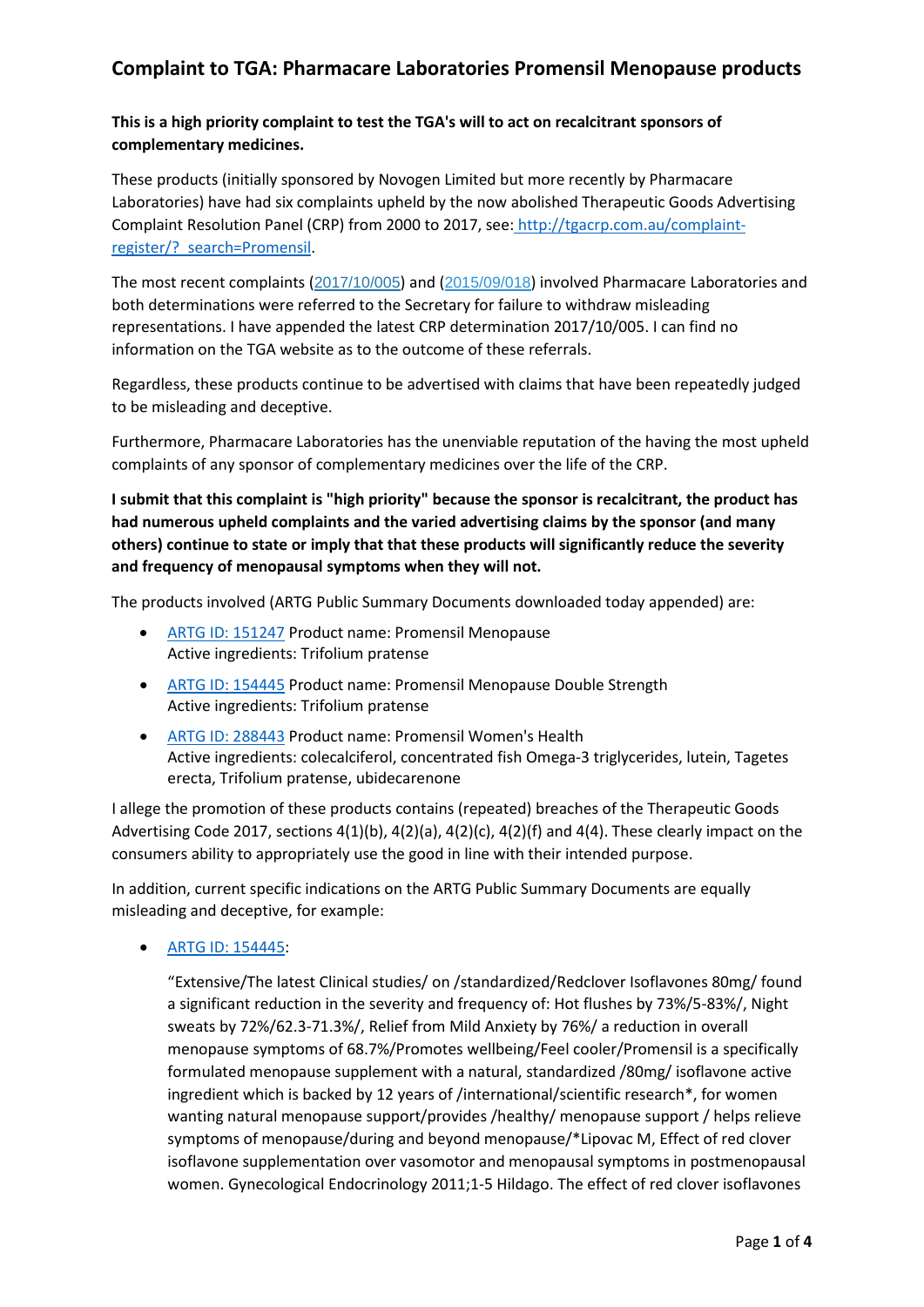on menopausal symptoms, lipids and vaginal cytology in menopausal women: A randomized DBPCT study. Gynecological Endocrinology 2005;21(5):257-264. Tice Phytoestrogen Supplements for Hot Flushes: The Isoflavone Clover Extract (ICE) Study. JAMA, July 9, 2003 ± Vol 290, No. 2.//provides a high dose of active ingredient as an additional dietary support/May help maintain healthy bones in post menopausal women \*\*/\*\*in conjunction with adequate dietary calcium and Vitamin D/May boost daily healthy phytoestrogen levels."

**Screen shots of misleading and deceptive advertising claims taken today (06/07/2018) follow. The arrows point out ongoing claims that CRP determination 2017/10/005 agreed breached the Therapeutic Goods Advertising Code 2015.**



<https://www.promensil.com.au/>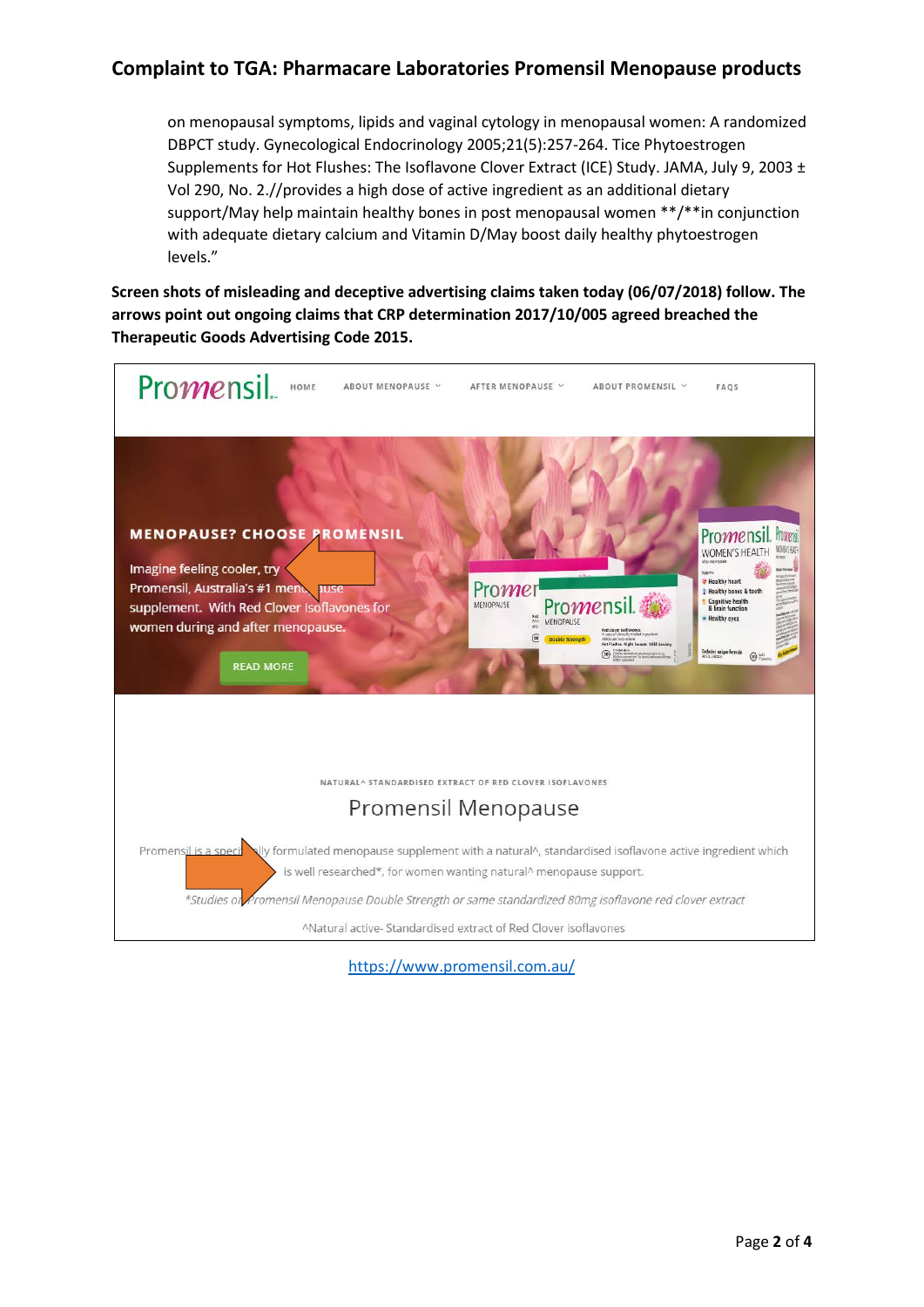

<https://promensil.com.au/about-promensil/>



<https://www.promensil.com.au/about-promensil/>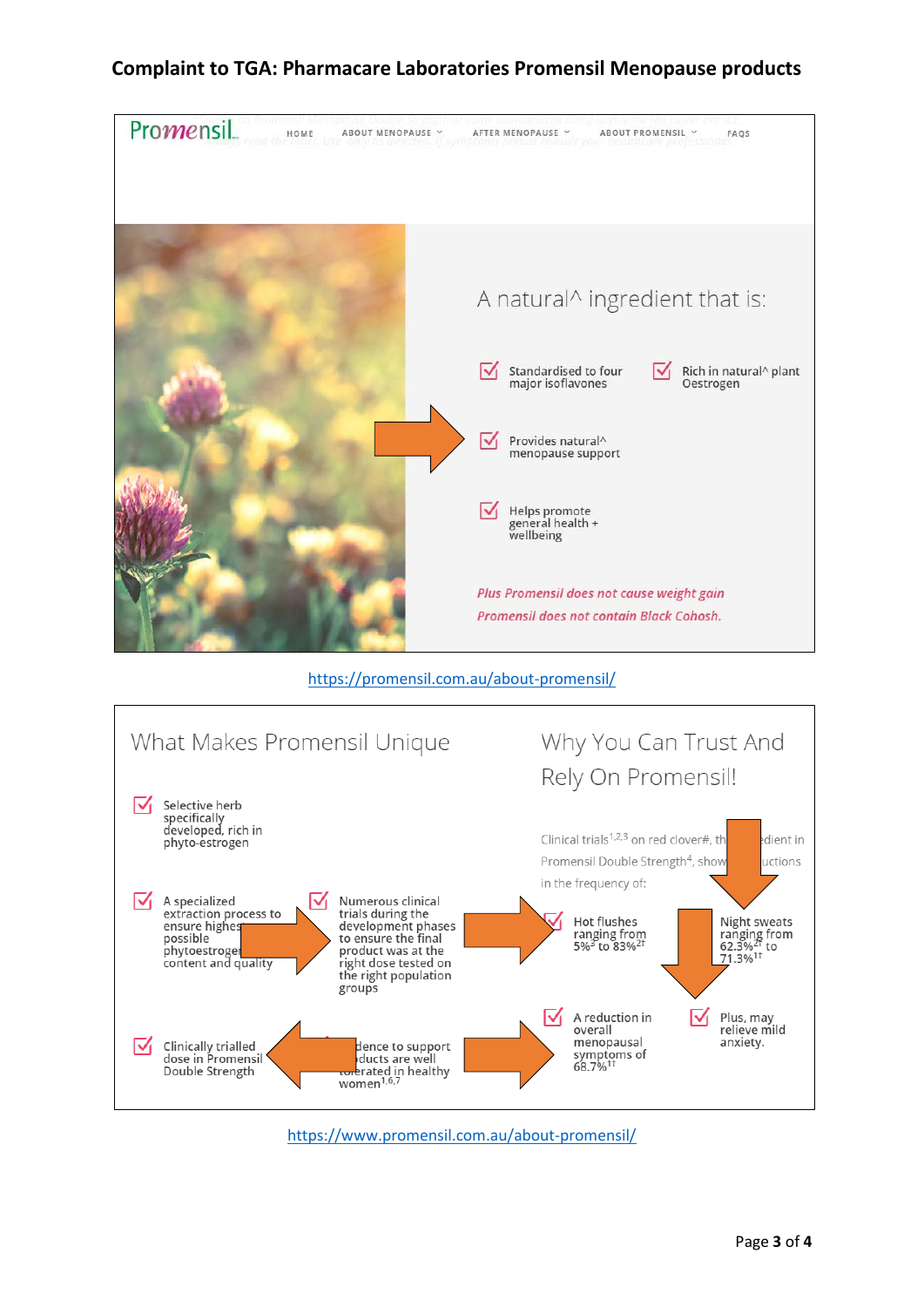

# <https://promensil.com.au/about-promensil/>

## See also claims at:

- <https://chemistwarehouse.com.au/buy/31005/Promensil-Menopause-90-Tablets>
- <https://discountdrugstores.com.au/promensil-double-strength-30-tablets-62538.html>
- <https://pharmacyonline.com.au/promensil-menopause-double-strength-tab-x-30>
- <https://vitaminking.com.au/promensil-menopause-double-strength-60-tablets-by-promensil>
- <https://health365.com.au/promensil-tabs-30s>
- <https://pharmacy4less.com.au/promensil-menopause-double-strength-tabx-30-3.html>
- Etc.

I note that the recently enacted [Therapeutic Goods Information \(Outcomes of Advertising](https://legislation.gov.au/Details/F2015L01900)  [Complaints Investigations\) Specification 2018](https://legislation.gov.au/Details/F2015L01900) that states that,

"The following specified kinds of therapeutic goods information **may** be released by the Secretary to the public under subsection 61(5C) of the Act….".

**Regardless, I insist on an immediate response to me as to the priority allocated to this complaint, the measures taken by the TGA to achieve compliance and the final outcome.**

Sincerely, Ken --- Dr Ken Harvey MBBS, FRCPA, AM Associate Professor Department of Epidemiology and Preventive Medicine School of Public Health and Preventive Medicine

Monash University Alfred Campus 553 St Kilda Rd Melbourne VIC 3004 Mobile: +61 419181910 Email: [kenneth.harvey@monash.edu](mailto:kenneth.harvey@monash.edu) WWW: [www.medreach.com.au](http://www.medreach.com.au/)

6 July 2018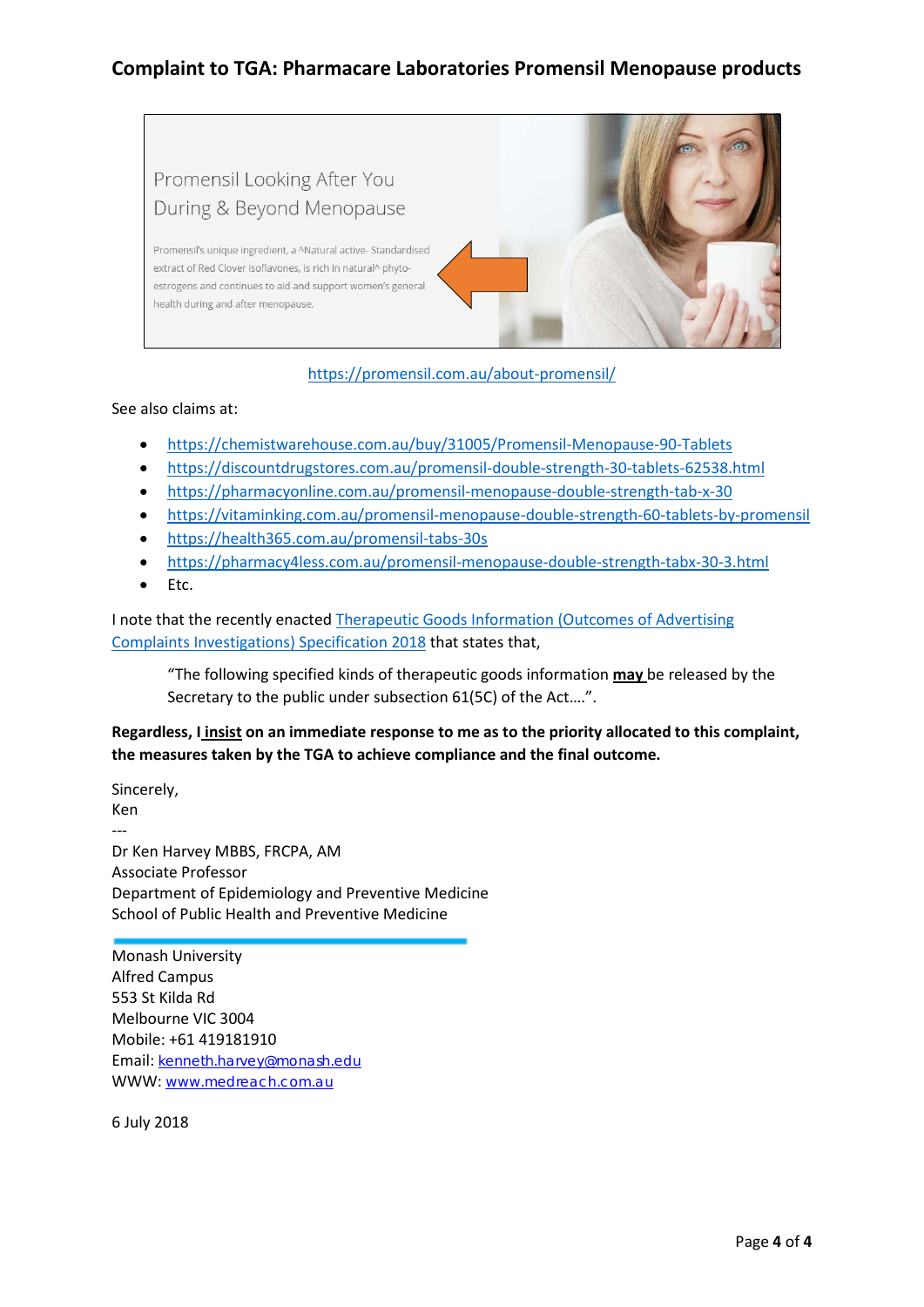

### **Department of Health**

### Therapeutic Goods Administration

|  | <b>Public Summary</b> |
|--|-----------------------|
|--|-----------------------|

| <b>Summary for ARTG Entry:</b> | 151247                  | Promensil Menopause              |
|--------------------------------|-------------------------|----------------------------------|
| <b>ARTG entry for</b>          | Medicine Listed         |                                  |
| <b>Sponsor</b>                 |                         | Pharmacare Laboratories Pty Ltd  |
| <b>Postal Address</b>          | Australia               | PO Box 384, MONA VALE, NSW, 1660 |
| <b>ARTG Start Date</b>         | 28/03/2008              |                                  |
| <b>Product category</b>        | Medicine                |                                  |
| <b>Status</b>                  | Active                  |                                  |
| Approval area                  | <b>Listed Medicines</b> |                                  |
|                                |                         |                                  |

#### **Conditions**

Colouring agents used in listed medicine for ingestion, other than those listed for export only under section 25 of the Act, shall be only those included in the list of 'Colourings permitted in medicines for oral use'.

The sponsor shall keep records relating to this listed medicine as are necessary to: (a) Expedite recall if necessary of any batch of the listed medicine, (b) Identify the manufacturer(s) of each batch of the listed medicine. Where any part of or step in manufacture in Australia of the listed medicine is sub-contracted to a third party who is not the sponsor, copies of relevant Good Manufacturing Practice agreements relation to such manufacture shall be kept.

The sponsor shall retain records of the distribution of the listed medicine for a period of five years and shall provide the records or copies of the records to the Complementary Medicines Branch, Therapeutic Goods Administration, upon request.

The sponsor of the listed medicine must not, by any means, intentionally or recklessly advertise the medicine for an indication other than those accepted in relation to the inclusion of the medicine in the Register.

All reports of adverse reactions or similar experiences associated with the use or administration of the listed medicine shall be notified to the Head, Office of Product Review, Therapeutic Goods Administration, as soon as practicable after the sponsor of the goods becomes aware of those reports. Sponsors of listed medicines must retain records of such reports for a period of not less than 18 months from the day the Head, Office of Product Review is notified of the report or reports.

The sponsor shall not supply the listed medicine after the expiry date of the goods.

Where a listed medicine is distributed overseas as well as in Australia, product recall or any other regulatory action taken in relation to the medicine outside Australia which has or may have relevance to the quality, safety or efficacy of the goods distributed in Australia, must be notified to the National Manager Therapeutic Goods Administration, immediately the action or information is known to the sponsor.

#### **Products**

### **1. Promensil Menopause**

**Product Type** Single Medicine Product **Superint Contract Effective date** 1/05/2012

#### **Permitted Indications**

No Permitted Indications included on Record

# **Indication Requirements**

No Indication Requirements included on Record

#### **Standard Indications**

Aids, assists or helps in the maintenance of general well-being

May assist in the management of menopause. [Warning S required]

Relief of menopausal symptoms. [Warning S required]

Relief of hot flushes associated with menopause. [Warning S required]

#### **Specific Indications**

Isoflavones are a group of plant compounds found mainly in legumes; including red clover, chickpeas, beans and lentils. Red clover contains isoflavones which are phytoestrogens (natural plant oestrogens).

Research has identified four principle dietary isoflavones: biochanin A, formononetin, daidzein and genistein. Red clover, unlike many other legumes, contains all four of these isoflavones.

Promensil Menopause contains 40 mg of a standardised ratio of four isoflavones in every tablet. Promensil Menopause contains a standardised 40 mg of isoflavones in every tablet.

Research has shown that increasing your intake of isoflavones (natural plant oestrogen) can help reduce menopause symptoms.

To help relieve hot flushes and night sweats.

Helps manage hot flushes and night sweats of menopause.

Helps reduce the severity and frequency of menopausal hot flushes.

Helps relieve menopausal symptoms, hot flushes, night sweats and mild anxiety and night sweats.

May help relieve anxiety.

Research has shown that in cultures consuming a diet abundant in isoflavones (phytoestrogens) women have fewer menopausal symptoms. Research has shown that increasing your intake of isoflavones (natural plant oestrogen) can help reduce menopause symptoms.

### Page 1 of 2

#### **This is not an ARTG Certificate document.**

Produced at 06.07.2018 at 10:16:43 AEST

Public Summary **Public Sumnt** 

The onus is on the reader to verify the current accuracy of the information on the document subsequent to the date shown. Visit www.tga.gov.au for contact information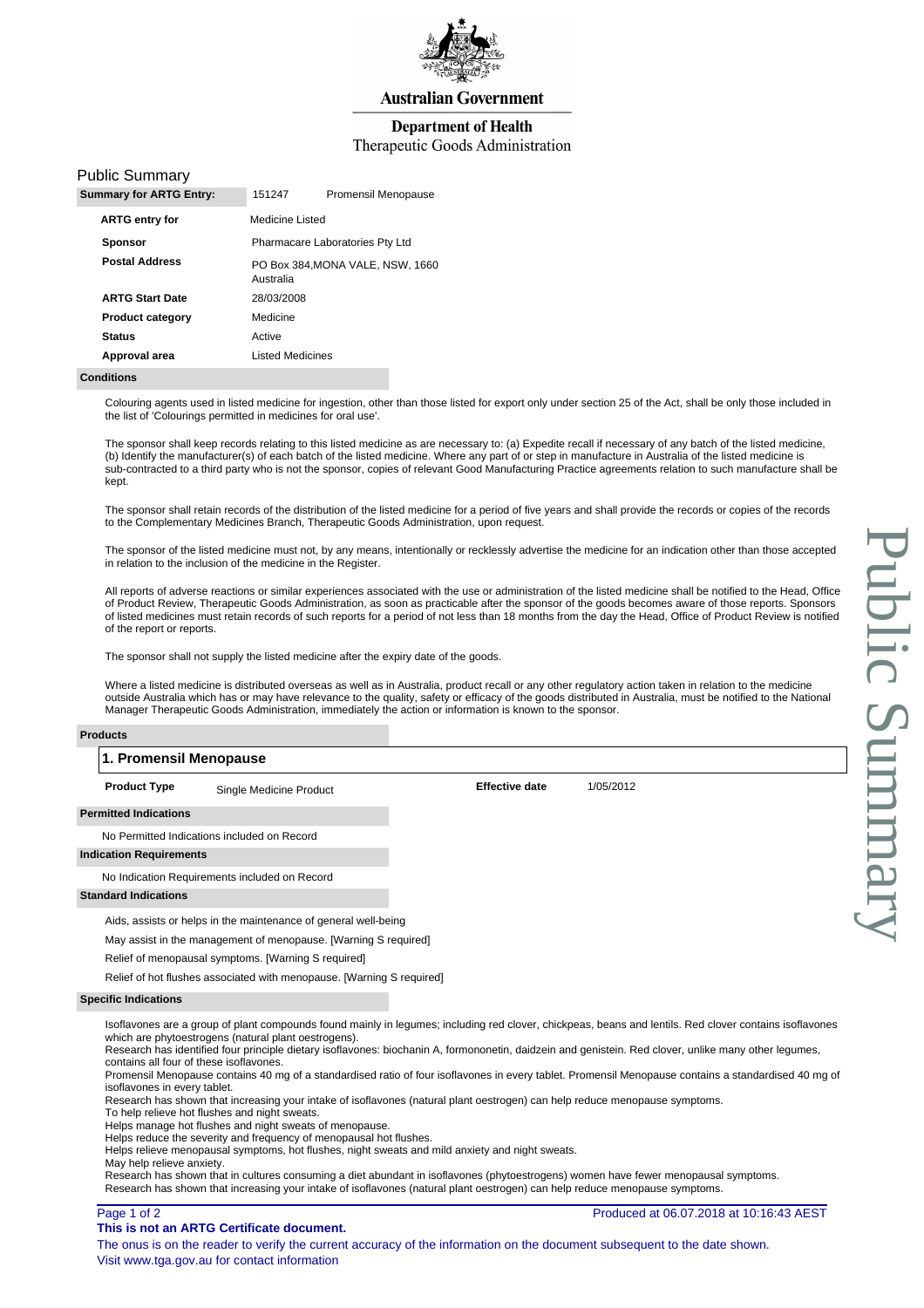

### **Department of Health**

## Therapeutic Goods Administration

Does not cause weight gain.

### **Warnings**

If symptoms persist consult your healthcare practitioner (or words to that effect).

| <b>Additional Product information</b> |                        |
|---------------------------------------|------------------------|
| <b>Pack Size/Poison information</b>   |                        |
| Pack Size                             | <b>Poison Schedule</b> |
| <b>Components</b>                     |                        |
| 1. Formulation 1                      |                        |
| Dosage Form                           | Tablet, film coated    |
| <b>Route of Administration</b>        | Oral                   |
| <b>Visual Identification</b>          |                        |
| <b>Active Ingredients</b>             |                        |
| <b>Trifolium pratense</b>             | $100$ mg               |
| Equivalent: Trifolium pratense (Dry)  | 2.5 <sub>g</sub>       |

© Commonwealth of Australia.This work is copyright.You are not permitted to re-transmit, distribute or commercialise the material without obtaining prior written approval from the Commonwealth.Further details can be found at [http://www.tga.gov.au/about/website-copyright.htm.](http://www.tga.gov.au/about/website-copyright.htm)

The onus is on the reader to verify the current accuracy of the information on the document subsequent to the date shown. Visit www.tga.gov.au for contact information

**This is not an ARTG Certificate document.**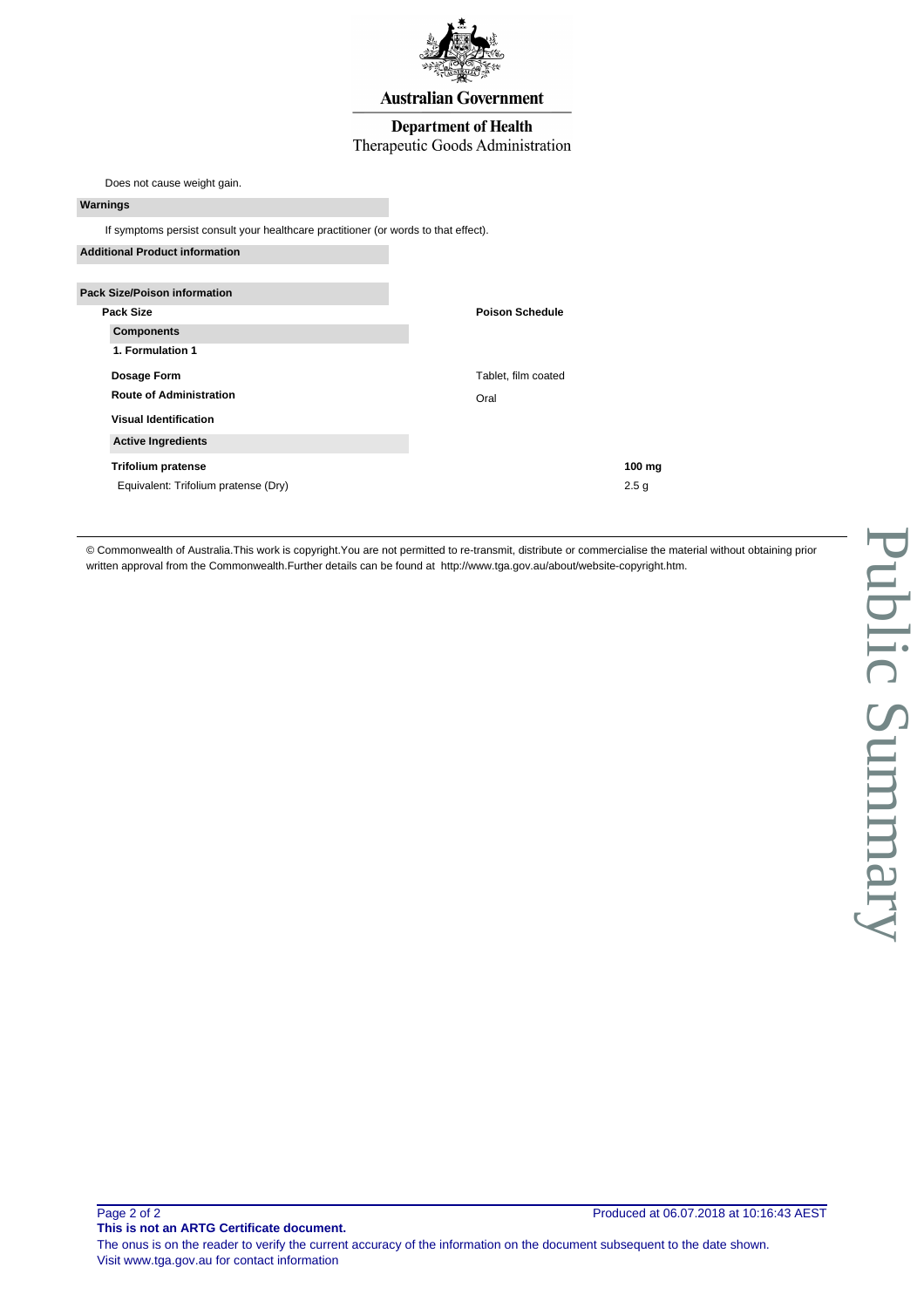

### **Department of Health**

### Therapeutic Goods Administration

### Public Summary

| <b>Summary for ARTG Entry:</b> | 154445                  | Promensil Menopause Double Strength |
|--------------------------------|-------------------------|-------------------------------------|
| <b>ARTG entry for</b>          | Medicine Listed         |                                     |
| <b>Sponsor</b>                 |                         | Pharmacare Laboratories Pty Ltd     |
| <b>Postal Address</b>          | Australia               | PO Box 384, MONA VALE, NSW, 1660    |
| <b>ARTG Start Date</b>         | 8/08/2008               |                                     |
| <b>Product category</b>        | Medicine                |                                     |
| <b>Status</b>                  | Active                  |                                     |
| Approval area                  | <b>Listed Medicines</b> |                                     |
|                                |                         |                                     |

#### **Conditions**

Colouring agents used in listed medicine for ingestion, other than those listed for export only under section 25 of the Act, shall be only those included in the list of 'Colourings permitted in medicines for oral use'.

The sponsor shall keep records relating to this listed medicine as are necessary to: (a) Expedite recall if necessary of any batch of the listed medicine, (b) Identify the manufacturer(s) of each batch of the listed medicine. Where any part of or step in manufacture in Australia of the listed medicine is sub-contracted to a third party who is not the sponsor, copies of relevant Good Manufacturing Practice agreements relation to such manufacture shall be kept.

The sponsor shall retain records of the distribution of the listed medicine for a period of five years and shall provide the records or copies of the records to the Complementary Medicines Branch, Therapeutic Goods Administration, upon request.

The sponsor of the listed medicine must not, by any means, intentionally or recklessly advertise the medicine for an indication other than those accepted in relation to the inclusion of the medicine in the Register.

All reports of adverse reactions or similar experiences associated with the use or administration of the listed medicine shall be notified to the Head, Office of Product Review, Therapeutic Goods Administration, as soon as practicable after the sponsor of the goods becomes aware of those reports. Sponsors of listed medicines must retain records of such reports for a period of not less than 18 months from the day the Head, Office of Product Review is notified of the report or reports.

The sponsor shall not supply the listed medicine after the expiry date of the goods.

Where a listed medicine is distributed overseas as well as in Australia, product recall or any other regulatory action taken in relation to the medicine outside Australia which has or may have relevance to the quality, safety or efficacy of the goods distributed in Australia, must be notified to the National Manager Therapeutic Goods Administration, immediately the action or information is known to the sponsor.

#### **Products**

### **1. Promensil Menopause Double Strength**

**Product Type** Single Medicine Product **Effective date** 19/10/2015

**Permitted Indications**

No Permitted Indications included on Record

#### **Indication Requirements**

No Indication Requirements included on Record

#### **Standard Indications**

Relief of hot flushes associated with menopause. [Warning S required]

May assist in the management of menopause. [Warning S required]

Relief of menopausal symptoms. [Warning S required]

Aids, assists or helps in the maintenance of general well-being

#### **Specific Indications**

To help relieve hot flushes and night sweats/ Helps manage hot flushes and night sweats of menopause/ To help /Helps relieve menopausal Symptoms including hot flushes, night sweats and mild anxiety / naturally/May help relieve mild anxiety due to menopausal changes/ To help relieve dry skin/For during and after menopause/

Helps reduce the severity and frequency of menopausal hot flushes and night sweats / Natural & clinically trialled Promensil/Formula/, a patented/red clover isoflavone/ formula, with specific clinically trialled isoflavone content. / Does not cause weight gain.

Research has shown that in cultures consuming a diet abundant in isoflavones (phytoestrogens) women have fewer menopausal symptoms. Research has shown that increasing your intake of/red clover/ isoflavones (natural plant oestrogen) can help reduce menopause symptoms.

Extensive/The latest Clinical studies/ on /standardized/Redclover Isoflavones 80mg/ found a significant reduction in the severity and frequency of: Hot flushes by 73%/5-83%/, Night sweats by 72%/62.3-71.3%/, Relief from Mild Anxiety by 76%/ a reduction in overall menopause symptoms of 68.7%/Promotes wellbeing/Feel cooler/Promensil is a specifically formulated menopause supplement with a natural, standardized /80mg/ isoflavone active ingredient which is backed by 12 years of /international/scientific research\*, for women wanting natural menopause support/provides /healthy/ menopause support / helps relieve symptoms of menopause/during and beyond menopause/\*Lipovac M, Effect of red clover isoflavone supplementation over vasomotor and menopausal symptoms in postmenopausal women. Gynecological Endocrinology 2011;1-5 Hildago. The effect of red clover isoflavones on menopausal symptoms, lipids and vaginal cytology in menopausal women: A randomized DBPCT study. Gynecological Endocrinology

### Page 1 of 2

#### **This is not an ARTG Certificate document.**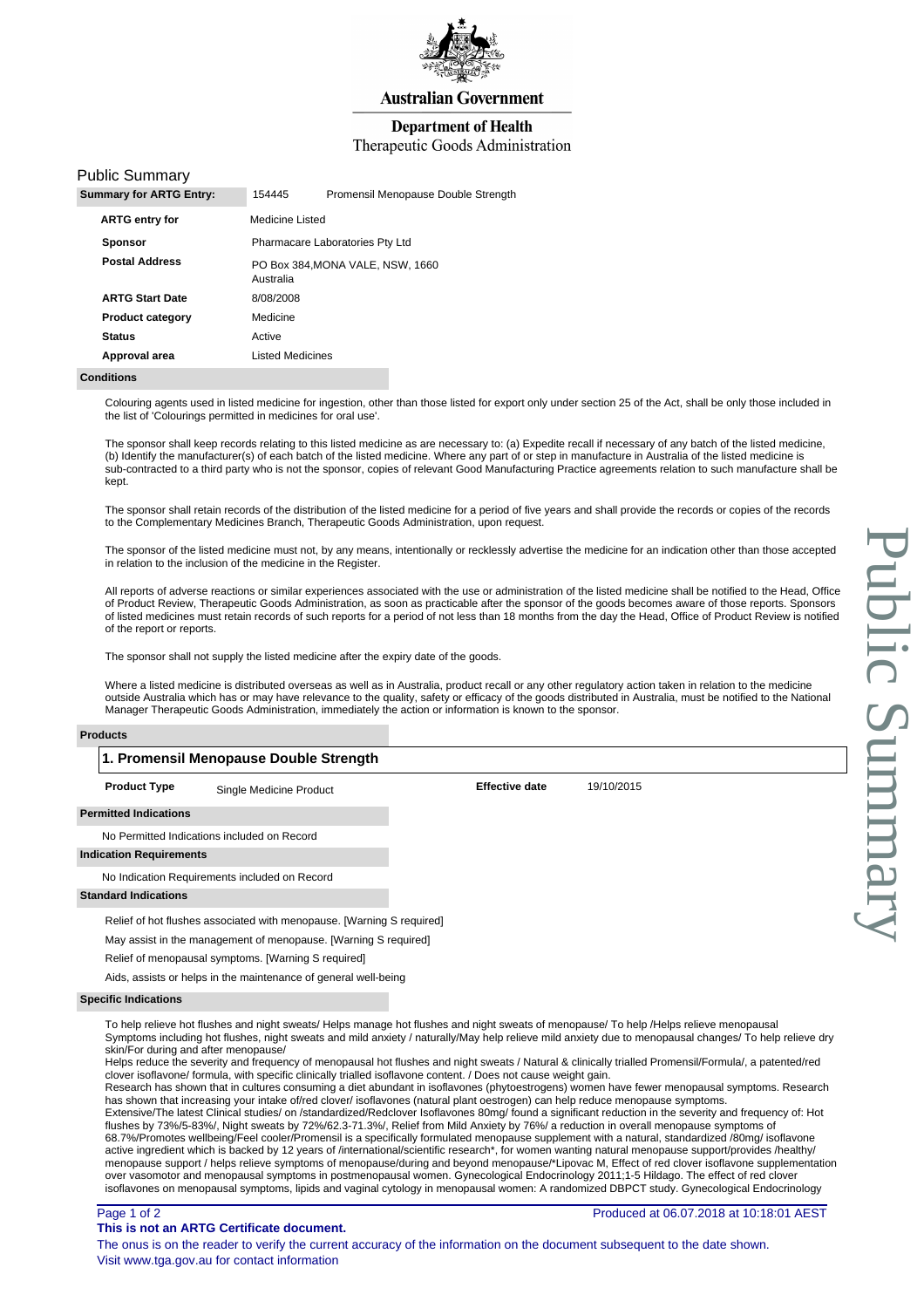

### **Department of Health**

### Therapeutic Goods Administration

2005;21(5):257-264.

Tice Phytoestrogen Supplements for Hot Flushes: The Isoflavone Clover Extract (ICE) Study. JAMA, July 9, 2003 ± Vol 290, No. 2.//provides a high dose of active ingredient as an additional dietary support/May help maintain healthy bones in post menopausal women \*\*/\*\*in conjunction with adequate dietary calcium and Vitamin D/May boost daily healthy phytoestrogen levels.

#### **Warnings**

If symptoms persist consult your healthcare practitioner (or words to that effect).

| <b>Additional Product information</b> |                        |                |
|---------------------------------------|------------------------|----------------|
|                                       |                        |                |
| <b>Pack Size/Poison information</b>   |                        |                |
| Pack Size                             | <b>Poison Schedule</b> |                |
| <b>Components</b>                     |                        |                |
| 1. Formulation 1                      |                        |                |
| Dosage Form                           | Tablet, film coated    |                |
| <b>Route of Administration</b>        | Oral                   |                |
| <b>Visual Identification</b>          |                        |                |
| <b>Active Ingredients</b>             |                        |                |
| <b>Trifolium pratense</b>             |                        | 200 mg         |
| Equivalent: Trifolium pratense (Dry)  |                        | 5 <sub>g</sub> |

© Commonwealth of Australia.This work is copyright.You are not permitted to re-transmit, distribute or commercialise the material without obtaining prior written approval from the Commonwealth.Further details can be found at [http://www.tga.gov.au/about/website-copyright.htm.](http://www.tga.gov.au/about/website-copyright.htm)

**This is not an ARTG Certificate document.**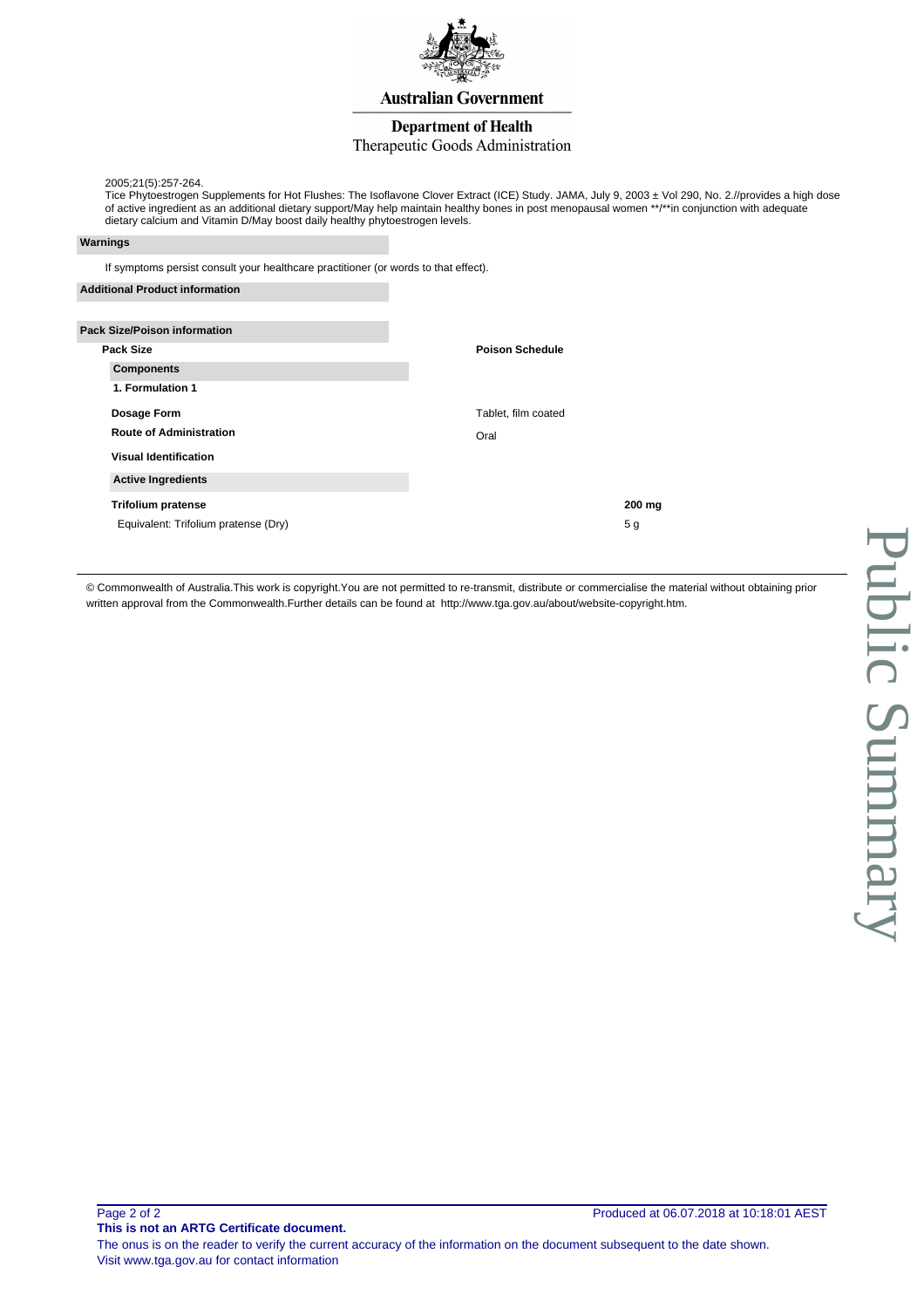

### **Department of Health**

### Therapeutic Goods Administration

### Public Summary

| <b>Summary for ARTG Entry:</b> | 288443                  | Promensil Women's Health         |
|--------------------------------|-------------------------|----------------------------------|
| <b>ARTG entry for</b>          | Medicine Listed         |                                  |
| <b>Sponsor</b>                 |                         | Pharmacare Laboratories Pty Ltd  |
| <b>Postal Address</b>          | Australia               | PO Box 384, MONA VALE, NSW, 1660 |
| <b>ARTG Start Date</b>         | 1/05/2017               |                                  |
| <b>Product category</b>        | Medicine                |                                  |
| <b>Status</b>                  | Active                  |                                  |
| Approval area                  | <b>Listed Medicines</b> |                                  |
|                                |                         |                                  |

#### **Conditions**

Colouring agents used in listed medicine for ingestion, other than those listed for export only under section 25 of the Act, shall be only those included in the list of 'Colourings permitted in medicines for oral use'.

The sponsor shall keep records relating to this listed medicine as are necessary to: (a) Expedite recall if necessary of any batch of the listed medicine, (b) Identify the manufacturer(s) of each batch of the listed medicine. Where any part of or step in manufacture in Australia of the listed medicine is sub-contracted to a third party who is not the sponsor, copies of relevant Good Manufacturing Practice agreements relation to such manufacture shall be kept.

The sponsor shall retain records of the distribution of the listed medicine for a period of five years and shall provide the records or copies of the records to the Complementary Medicines Branch, Therapeutic Goods Administration, upon request.

The sponsor of the listed medicine must not, by any means, intentionally or recklessly advertise the medicine for an indication other than those accepted in relation to the inclusion of the medicine in the Register.

All reports of adverse reactions or similar experiences associated with the use or administration of the listed medicine shall be notified to the Head, Office of Product Review, Therapeutic Goods Administration, as soon as practicable after the sponsor of the goods becomes aware of those reports. Sponsors of listed medicines must retain records of such reports for a period of not less than 18 months from the day the Head, Office of Product Review is notified of the report or reports.

The sponsor shall not supply the listed medicine after the expiry date of the goods.

Where a listed medicine is distributed overseas as well as in Australia, product recall or any other regulatory action taken in relation to the medicine outside Australia which has or may have relevance to the quality, safety or efficacy of the goods distributed in Australia, must be notified to the National Manager Therapeutic Goods Administration, immediately the action or information is known to the sponsor.

#### **Products**

## **1. Promensil Women's Health**

**Product Type** Single Medicine Product **Effective date** 19/05/2017

**Permitted Indications**

No Permitted Indications included on Record

### **Indication Requirements**

No Indication Requirements included on Record

#### **Standard Indications**

No Standard Indications included on Record

#### **Specific Indications**

· Welcome to life after menopause/Post-menopause is defined as the time after the menopause transition has been completed. Many women continue to experience milder menopause symptoms including hot flushes, night sweats and mild anxiety as hormone level fluctuations/changes/begin to ease/including the natural decline of oestrogen associated with the ageing process. This is an important time for women to top up on/boost/ additional nutrients and continue to support and care for their health/wellbeing.

· The product is uniquely formulated to/help/support women's health post-menopause, by combining Promensil's unique dose of isoflavones, a

phytoestrogen derived from Red Clover, with/other supportive/key/nutrients/to help specifically support post-menopausal health. Promensil is a world leading and trusted menopause symptom relief product, so let Promensil Women's Health continue to help look

after/support/your/important health needs and/wellbeing, post-menopause and beyond.

· Helps support\*: Healthy post menopause symptoms, associated with mild, easing hot flushes, night sweats and mild anxiety/\*Boosting daily intake of phytoestrogens in healthy post menopause, to help support general health and wellbeing.

· Helps relieve mild/moderate menopause symptoms including hot flushes, night sweats and mild anxiety.

· General wellbeing

· The product contains 40mg of the clinically trialed ingredient Red Clover isoflavones, a natural plant oestrogen source, and is/an exclusive unique formula/ uniquely/specifically/formulated to/help/support/bone health, heart health, your active brain and eye health.

· After menopause, some women may still experience mild menopause symptoms due to the easing of hormone changes, including the natural progression towards the decline of oestrogen. As a result, during this important phase of life women may decide to focus on their changing health needs, including supporting a healthy heart, bones, eyes and brain.

· The product/is uniquely formulated to/ help(s)/support/changing health needs/women's health/and wellbeing after menopause and beyond/as hormone changes ease.

### Page 1 of 2

**This is not an ARTG Certificate document.**

The onus is on the reader to verify the current accuracy of the information on the document subsequent to the date shown. Visit www.tga.gov.au for contact information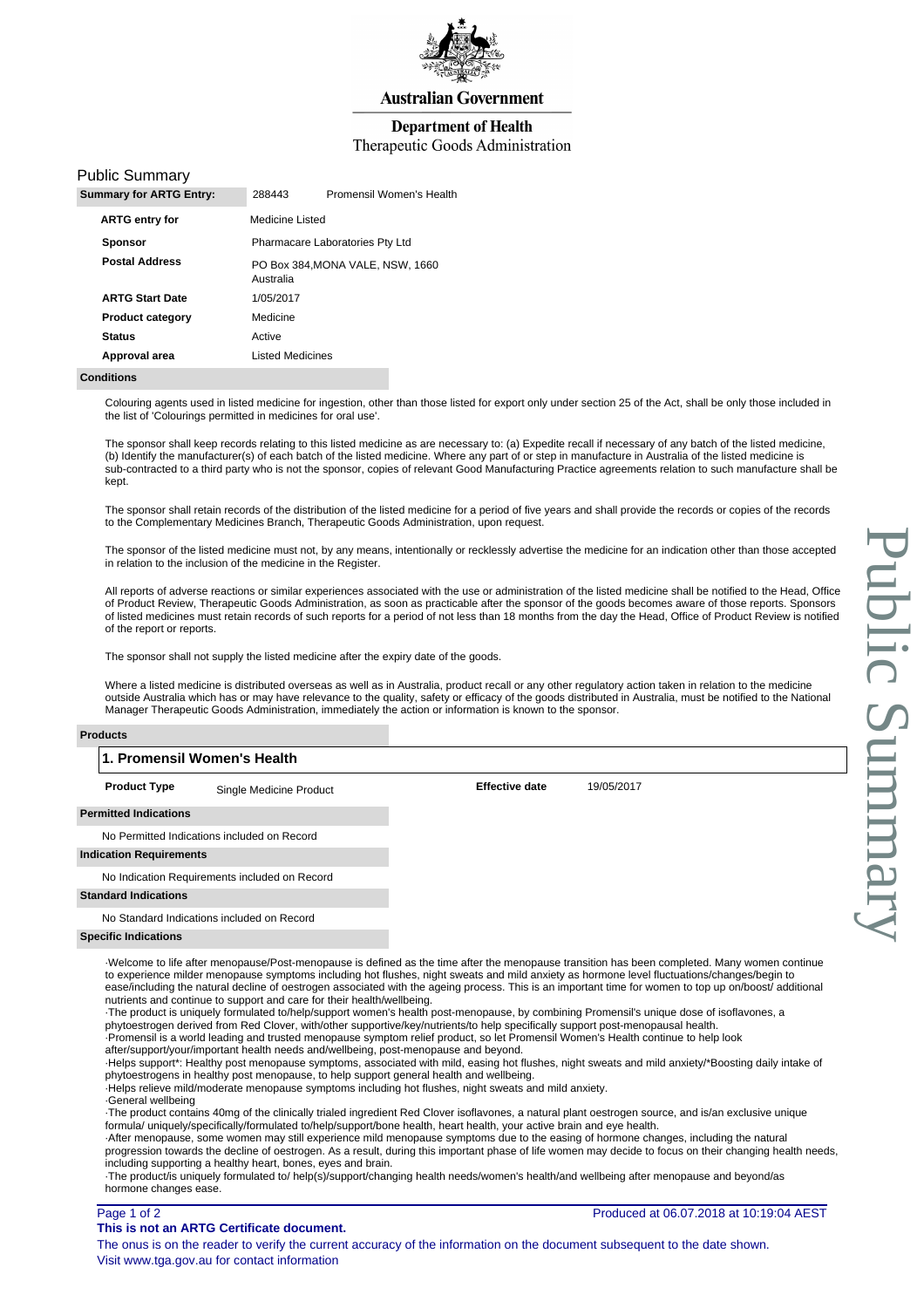

## **Department of Health**

## Therapeutic Goods Administration

· Healthy/Bone(s)/health/After menopause, maintaining healthy bone density is important/key/to support bone health. The product contains bone-friendly Vitamin D to help/support/assist/calcium absorption to/help/support(s)/strong/healthy bones and teeth.

· Heart Health/Maintaining/supporting/a healthy/heart/health is/key/important/necessary/to support/ to/post-menopausal wellbeing, as the decline in natural oestrogen levels is associated with the ageing process. Aiding/supporting /heart/cardiovascular/health during this time is particularly important to help support cardiovascular wellness. The good news is that/ the product contains nutrients CoQ10, and Omega-3 DHA & EPA to help support heart health.

· Your Active Brain/After menopause, maintaining/supporting/healthy/brain and memory function, and cognitive health is important/to maintaining an active lifestyle/as we age to keep up with the active grand kids, the garden and our favourite past times. The product is formulated with EPA & DHA, key nutrients to help support your cognitive health and brain function/as you age.

· Eye Health/Lutein and Zeaxanthin are important carotenoids and antioxidants that help support macular and visual health which becomes a focus,/after menopause and as we age/it's important to consider our macular and visual health. It is essential in today's era/with increased use of smartphones, ipads, TV and computers/laptops,/the need to filter blue light is important/ occurs on a regular basis. Therefore, supporting healthy eye function is important. Formulated with antioxidants Lutein and Zeaxanthin, Promensil Women's Health helps support healthy/eyesight/eyes/as we age/including/and/macular health.

· Golden years? More like the action years! The product is an amazing formulation that understands women's health after menopause- and what we need to help keep us healthy.

· Like caring for my:

Bone(s)/health/to/help/keep me/moving/active/to help support my mobility.

Brain/health/to/help/keep me thinking/support/maintain/healthy/my/memory and brain function.

Eye(s)/health/to/help/keep me seeing/support healthy eyesight.

And my heart-because there is so much to do and love

· Help/protect/support/the health of/your bones, brain, eyes and heart

· Stay healthy and active and enjoy life/after menopause/with the product.

#### **Warnings**

Do not take while on warfarin therapy without medical advice.

If symptoms persist consult your healthcare practitioner (or words to that effect).

Vitamins can only be of assistance if the dietary vitamin intake is inadequate. OR Vitamin supplements should not replace a balanced diet.

#### **Additional Product information**

| <b>Pack Size/Poison information</b>     |                        |
|-----------------------------------------|------------------------|
| <b>Pack Size</b>                        | <b>Poison Schedule</b> |
| <b>Components</b>                       |                        |
| 1. Formulation 1                        |                        |
| Dosage Form                             | Capsule, soft          |
| <b>Route of Administration</b>          | Oral                   |
| <b>Visual Identification</b>            |                        |
| <b>Active Ingredients</b>               |                        |
| colecalciferol                          | 25 microgram           |
| concentrated fish Omega-3 triglycerides | 500 mg                 |
| lutein                                  | 6 mg                   |
| <b>Tagetes erecta</b>                   | 10 <sub>mg</sub>       |
| Equivalent: Tagetes erecta (Dry)        | 500 mg                 |
| <b>Trifolium pratense</b>               | 100 mg                 |
| Equivalent: Trifolium pratense (Dry)    | 2.5 <sub>g</sub>       |
| ubidecarenone                           | 30 mg                  |
|                                         |                        |

© Commonwealth of Australia.This work is copyright.You are not permitted to re-transmit, distribute or commercialise the material without obtaining prior written approval from the Commonwealth.Further details can be found at [http://www.tga.gov.au/about/website-copyright.htm.](http://www.tga.gov.au/about/website-copyright.htm)

Page 2 of 2

**This is not an ARTG Certificate document.**

The onus is on the reader to verify the current accuracy of the information on the document subsequent to the date shown. Visit www.tga.gov.au for contact information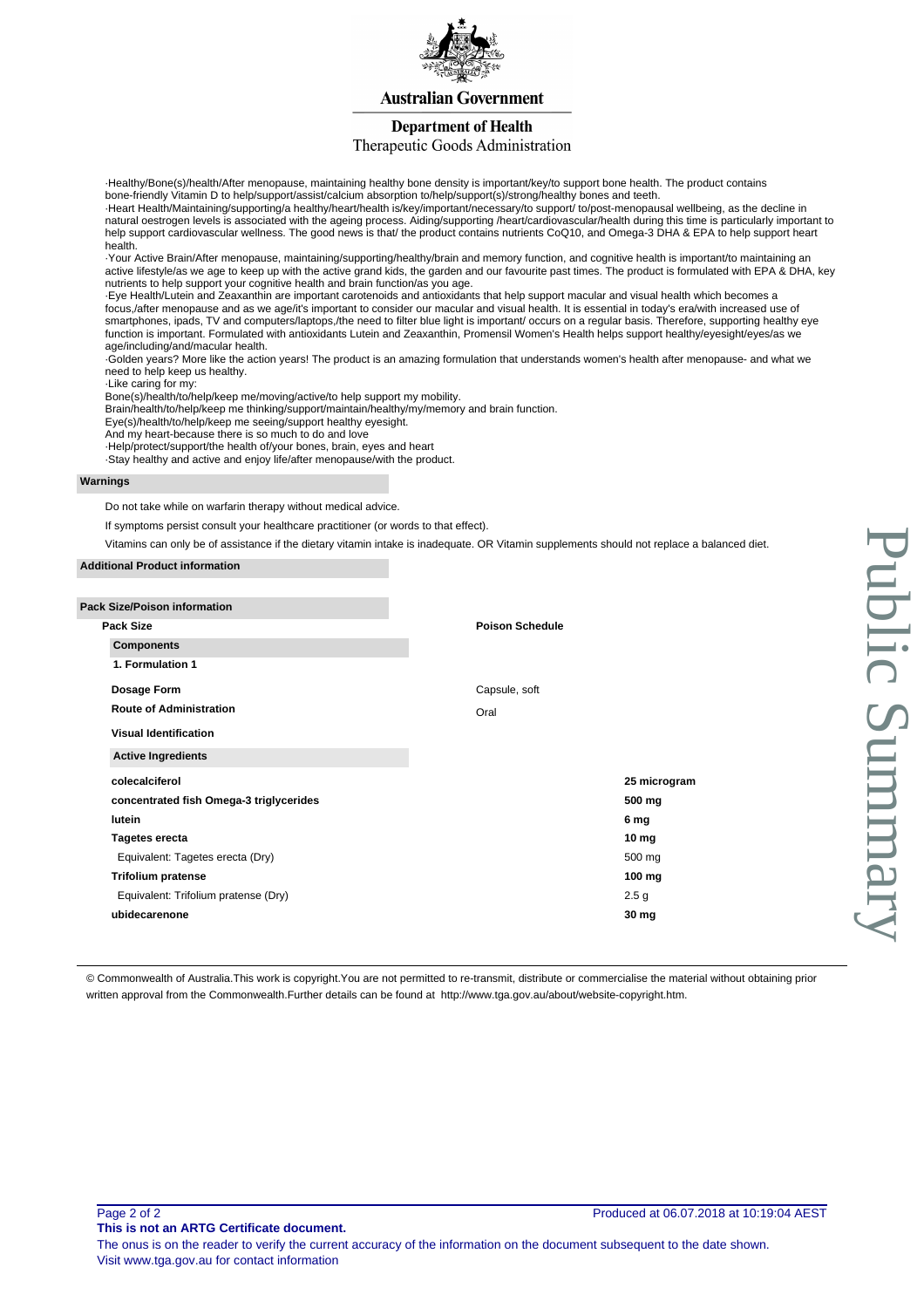# **COMPLAINTS RESOLUTION PANEL DETERMINATION**

# **Complaint 2017-10-005 Promensil products**

# **ARTG IDs: 151247, 154445, 288443**

# **Meeting held 18 January 2018**

# **Complaint summary^**

| Complainant                                                                     | Dr Ken Harvey                                                        |  |
|---------------------------------------------------------------------------------|----------------------------------------------------------------------|--|
| Advertisers                                                                     | Pharmacare Laboratories Pty Ltd                                      |  |
|                                                                                 | Sigma Healthcare Limited (Amcal)                                     |  |
|                                                                                 | Australian Pharmaceutical Industries Ltd (Priceline)                 |  |
|                                                                                 | <b>Chemist Warehouse</b>                                             |  |
| Subject matter of complaint                                                     | Internet advertisements                                              |  |
| Type of determination                                                           | Final                                                                |  |
| Sections of the Code,<br>Regulations or Act found to<br>have been breached*     | Act section $22(5)$                                                  |  |
|                                                                                 | Code sections $4(1)(b)$ , $4(2)(a)$ , $4(2)(c)$ , $4(2)(f)$ , $4(4)$ |  |
| Sections of the Code,<br>Regulations or Act found not<br>to have been breached* | Code sections $6(3)(c)$ , $6(3)(d)$                                  |  |
| Sanctions                                                                       | Withdrawal of representations                                        |  |
|                                                                                 | Withdrawal of advertisement                                          |  |

\* only sections of the Code, Act, or Regulations that were part of the complaint or were raised by the Panel are listed.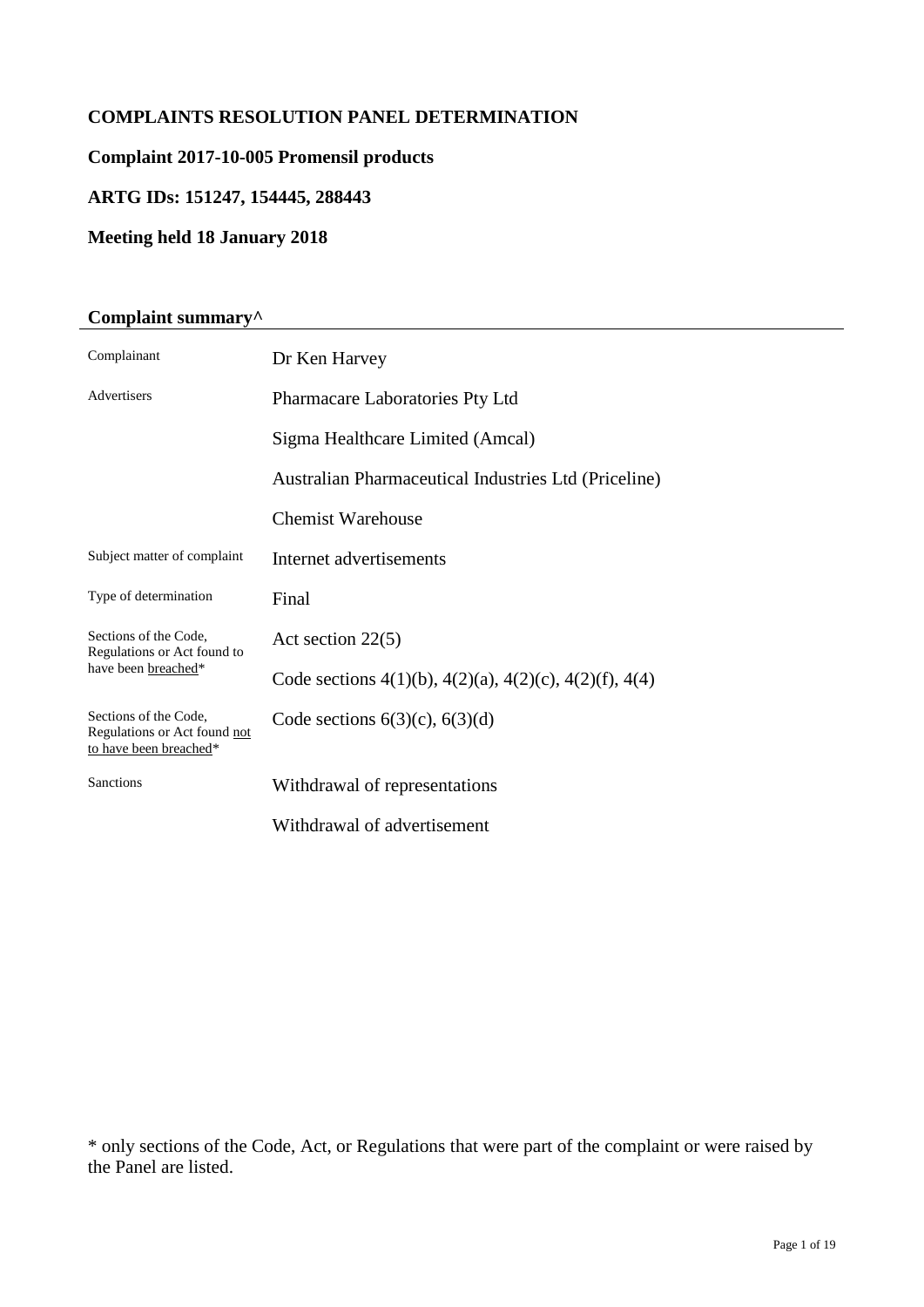# **The advertisement(s)^**

- 1. The complaint concerned internet advertisements published at the websites *www.promensil.com.au, www.youtube.com, www.amcal.com.au, www.priceline.com.au* and *www.chemistwarehouse.com.au,* viewed by the complainant in October 2017.
- 2. The advertisement at *www.promensil.com.au* included representations such as "Promensil is a specifically formulated menopause supplement with a natural, standardised isoflavone active ingredient which is well researched, for women wanting natural menopause support." The word "natural" was linked to a footnote stating, "Natural active – standardised extract of Red Clover isoflavones". The word "researched" was linked to footnote stating "studies on Promensil Menopause Double Strength or same standardized 80mg isoflavone red clover extract."
- 3. This advertisement also included:
	- a) under the heading "what makes Promensil Unique", the representations:
		- i) "selective seed specifically developed, rich in phyto-estrogen";
		- ii) "a specialized extraction process to ensure highest possible phytoestrogen content and quality";
		- iii) "clinically trialled dose in Promensil Double Strength";
		- iv) "numerous clinical trials during the development phases to ensure the final product was at the right dose tested on the right population groups"; and,
		- v) "evidence to support products are well tolerated in healthy women";
	- b) under the heading "Why you can trust and rely on Promensil!" and the subheading "Clinical trials on red clover, the ingredient in Promensil Double Strength showed reductions in the frequency of", the representations:
		- i) "hot flushes ranging from 5% to 83%";
		- ii) "night sweats ranging from 62.3%t to 71.3%";
		- iii) "a reduction in overall menopausal symptoms of 68.7%"; and,
		- iv) "plus, may relieve mild anxiety."
	- c) under the heading "references", a list of 11 references including, for some of the references, a footnote stating "these studies were not conducted with Promensil but with a different product containing red clover extract";
	- d) under the heading "Promensil Looking After You During & Beyond Menopause", the representations "estrogen levels decline during and post menopause… Promensil's unique ingredient rich in natural phyto-estrogens continues to aid and support women's health during and post menopause"; and,
	- e) under the heading "How long should I take Promensil for?", the representation "You should be able to assess the benefits of taking Promensil after the first 4 weeks. Thereafter, take Promensil daily to maintain benefits."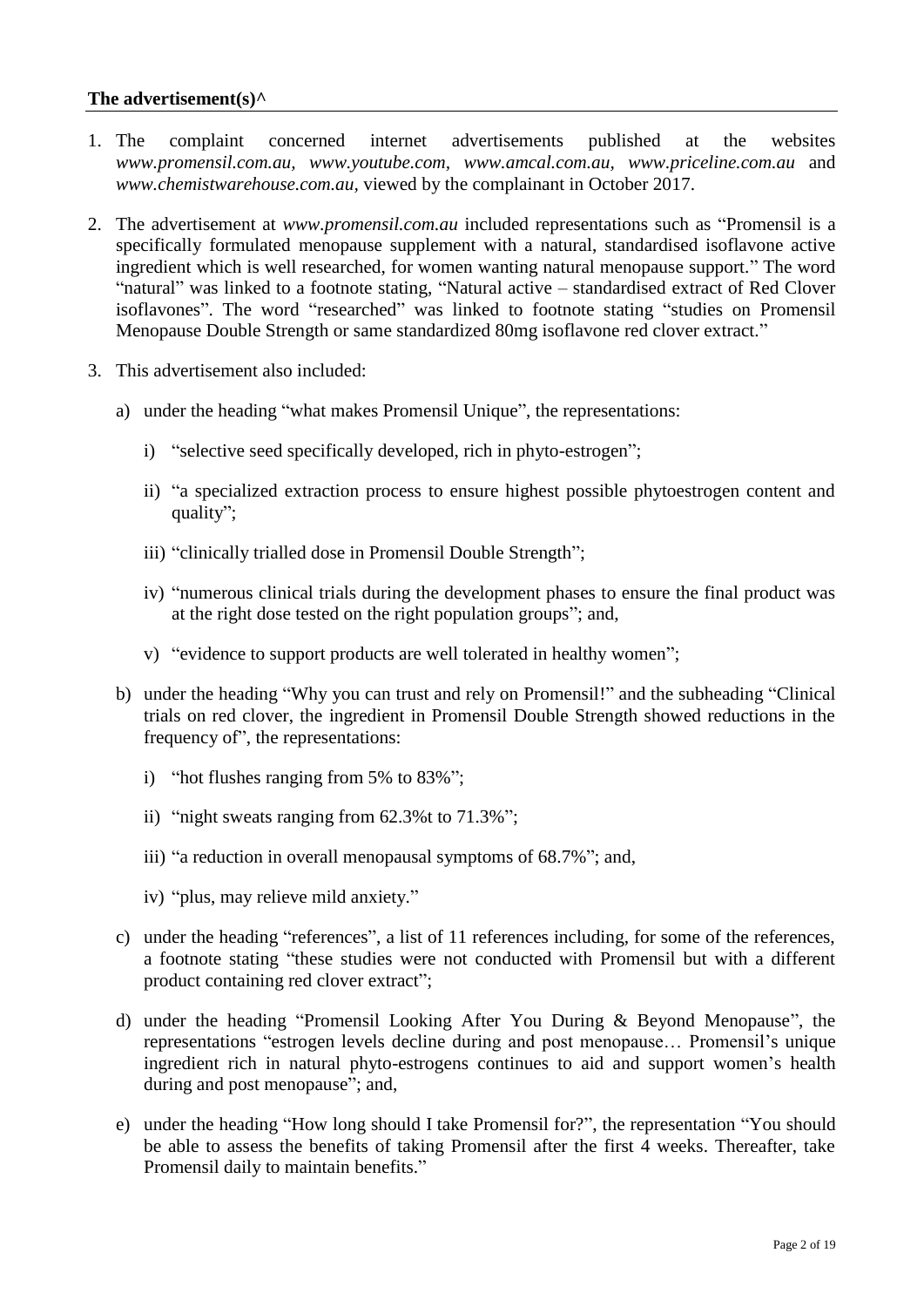- 4. The advertisement at *www.youtube.com* included representations such as "reduce overall menopause symptoms by 68%", "helps reduce hot flushes from 5% to 83%", "helps reduce frequency of night sweats from 62% to 71%", and other claims.
- 5. The advertisement at *www.amcal.com.au* included the representation "Double Strength may also assist in relieving anxiety", and other claims.
- 6. The advertisement at *www.priceline.com.au* included the representation "reliefs [sic] the symptoms of menopause such as hot flushes, mood swings, anxiety and night sweats."
- 7. The advertisement at *www.chemistwarehouse.com.au* included the representations "After menopause" and "Supports: Healthy heart; Healthy bones & teeth; Cognitive health & brain function; Healthy eyes", "helps relieve: moderate menopause symptoms (hot flushes, night sweats and mild anxiety)", and other claims.
- 8. Excerpts of the advertisements can be viewed in the relevant Appendix to this determination.

# **The product(s)**

9. The advertisements promoted the products Promensil Menopause (AUST L 151247), Promensil Menopause Double Strength (AUST L 154445) and Promensil Women's Health (AUST L 288443).

## **The advertiser(s)**

10. The advertisers were Pharmacare Laboratories Pty Ltd (the sponsor of the products), Sigma Healthcare Limited, Australian Pharmaceutical Industries Ltd and Chemist Warehouse.

# **The complaint^**

- 11. The complainant was Dr Ken Harvey.
- 12. It should be noted that the complainant, in setting out his complaint, referred to particular representations without stating expressly which of the advertisements contained each representation. However, it was clear that each of the representations cited by the complainant appeared within one advertisement or another. The effect of this was that the complainant made allegations about each of the advertisements as follows:
	- a) The complainant alleged that the advertisement at *www.promensil.com.au* breached sections 4(1)(b), 4(2)(a), 4(2)(c) and 4(2)(f) of the Code because of the claim "a natural, standardised isoflavone active ingredient which is well researched (studies on Promensil Menopause Double Strength or same standardized 80mg isoflavone red clover extract)." The complainant argued that the words "well researched" implied to the average consumer that "the product is efficacious…. and would encourage inappropriate use";
	- b) The complainant alleged that the advertisement at *www.promensil.com.au* breached section 4(4) of the Code because the "same standardized 80mg isoflavone red clover extract" referred to in the advertisements was "not standardised with respect to the various isoflavone constituents and thus are not necessarily comparable."
	- c) The complainant alleged that the advertisement at *www.promensil.com.au* breached sections  $4(1)(b)$ ,  $4(2)(a)$ ,  $4(2)(c)$ ,  $4(2)(f)$  and  $4(4)$  of the Code because the references to results such as "clinical trials… on red clover, the ingredient in Promensil Double Strength, showed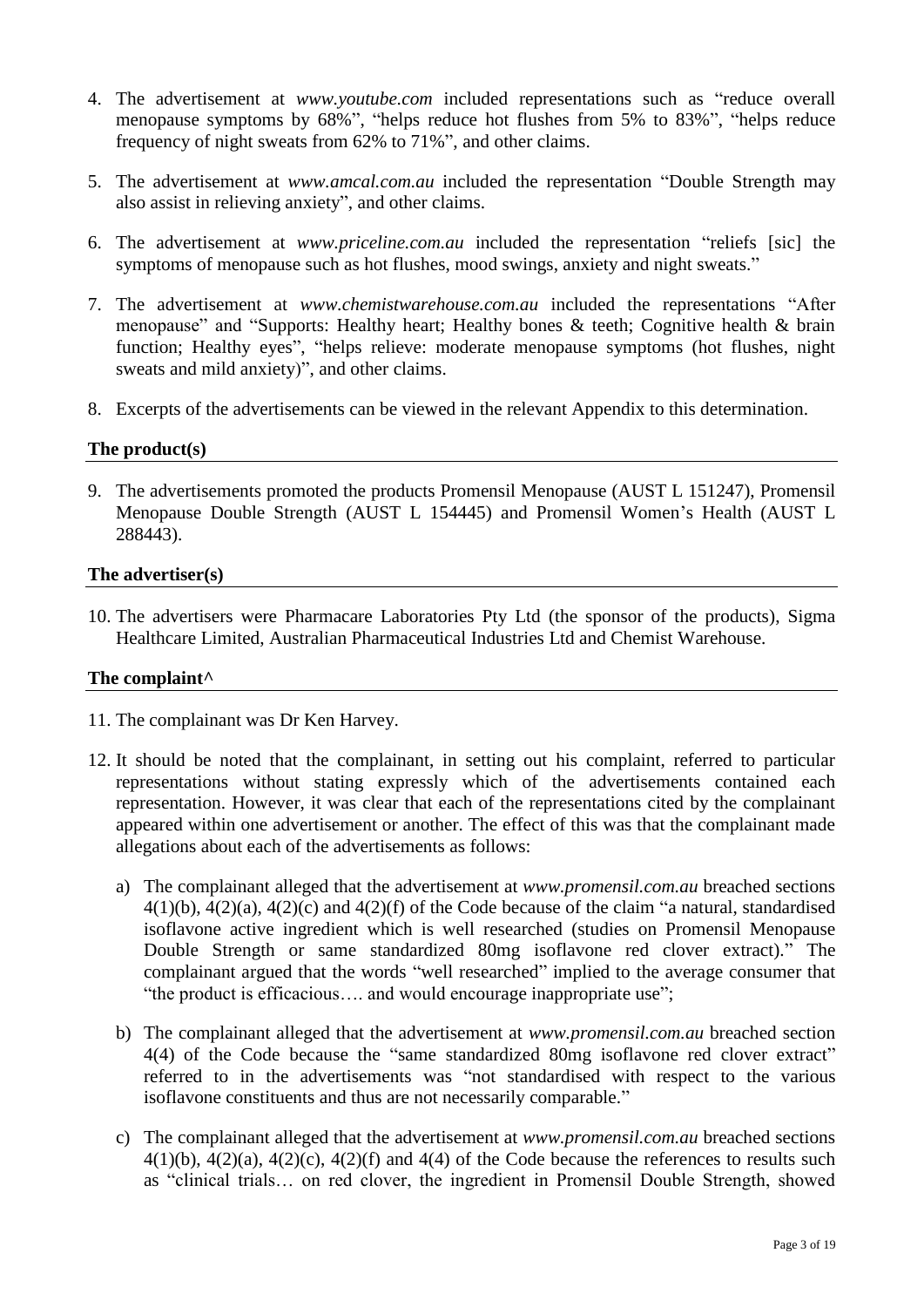reductions in the frequency of: Hot flushes ranging from 5% to 83%; Night sweats ranging from 62.3% to 71.3%; A reduction in overall menopausal symptoms of 68.7%; Plus, may relieve mild anxiety". The complainant argued that these claims "pool[ed] results from different trials; reference 1 & 2 did not use Promensil; reference 3 found no significant difference in the frequency of hot flushes between Promensil and a placebo, and the sponsor has not cited the Cochrane analysis of 5 trials that found no significant difference in the incidence of hot flushes between women taking Promensil or a placebo."

- d) The complainant alleged that the advertisements at *www.youtube.com* breached sections  $4(1)(b)$ ,  $4(2)(a)$ ,  $4(2)(c)$ ,  $4(2)(f)$  and  $4(4)$  of the Code for the same reasons.
- e) The complainant alleged that the advertisements at *www.youtube.com* breached sections  $6(3)(c)$  and  $6(3)(d)$  of the Code because mandatory warning statements were "too brief and illegible".
- f) The complainant alleged that the advertisement at *www.promensil.com.au* breached sections  $4(1)(b)$ ,  $4(2)(a)$ ,  $4(2)(c)$  and  $4(2)(f)$  of the Code because of the claims "estrogen levels decline during and post menopause. Promensil's unique ingredient, rich in natural phytoestrogens continues to aid and support women's health during and post menopause", for the reasons noted above. The complainant also alleged that the reference to "post menopause" breached section 22(5) of the Act "as "post-menopause" is not an indication contained on the ARTG."
- g) The complainant alleged that the advertisement at *www.priceline.com.au* breached sections  $4(1)(b)$ ,  $4(2)(a)$ ,  $4(2)(c)$  and  $4(2)(f)$  of the Code because of the claim "relieves the symptoms" of menopause such as hot flushes, mood swings, anxiety and night sweats".
- h) The complainant alleged that the advertisement at *www.amcal.com.au* breached sections  $4(1)(b)$ ,  $4(2)(a)$ ,  $4(2)(c)$  and  $4(2)(f)$  of the Code because of the claims "Double Strength may also assist in relieving anxiety".
- i) The complainant alleged that the advertisement at *www.chemistwarehouse.com.au* breached sections  $4(1)(b)$ ,  $4(2)(a)$ ,  $4(2)(c)$  and  $4(2)(f)$  of the Code because of the claims "Helps relieve: Moderate menopause symptoms (hot flushes, night sweats and mild anxiety)" and "Supports: Healthy heart; Healthy bones & teeth; Cognitive health & brain function; Healthy eyes".
- j) The complainant alleged that the advertisement at *www.promensil.com.au* breached section 4(2)(f) of the Code because of the claim "thereafter, take Promensil daily to maintain benefits".
- 13. The complainant referred to the research material cited in the advertisements and stated that he had experienced some difficulty in finding one of the studies. He referred to three studies cited in the *www.promensil.com.au* advertisement and stated that a fourth reference, "data on file", was "unacceptable as it cannot be assessed."
- 14. The complainant also referred to and attached a copy of a 2013 Cochrane Review entitled "Phytoestrogens for menopausal vasomotor symptoms", which the complainant stated had concluded that "no significant difference overall was found in the incidence of hot flushes between women taking Promensil or a placebo."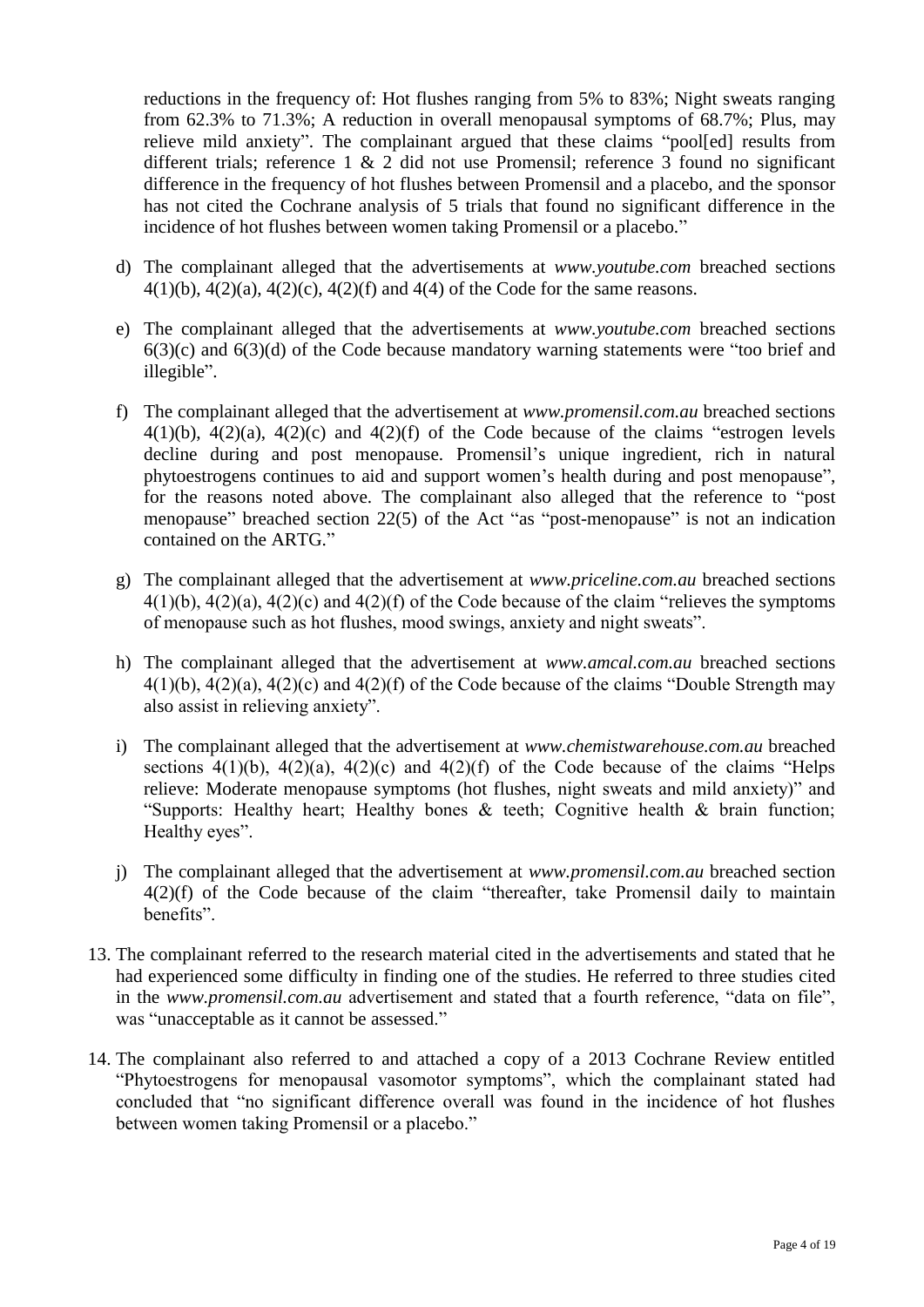- 15. The complainant also referred to and attached a copy of a 2017 systematic review by Myers at al, noting that of the five studies used in this review four had been analysed in the Cochrane Review, the fifth study being a 2012 study by Lipovac et al. The complainant noted that the authors of the Myers review "failed to cite the Cochrane systematic review", and alleged that "the senior author (Stephen Myers, Southern Cross University) has acted as a consultant to Pharmacare Laboratories Pty Ltd on regulatory and research matters and was supported by a grant by Pharmacare Laboratories to undertake this systematic review and meta-analysis."
- 16. The complainant stated: "The authors believed they had shown statistical and clinically significant benefit for using a specific standardised extract of red clover isoflavones (Promensil) at 80 mg/day for treating hot flushes in menopausal women and there may also be additional benefits that deserve further investigation. However, they did concede that the benefit of using this specific extract at the specified dose warranted independent replication by a group funded from non-commercial sources."
- 17. The complainant stated that he was "unaware of any good evidence that shows" that the advertised Promensil Women's Health product would support "Healthy Heart, Healthy bones and teeth, Cognitive health & brain function & Healthy eyes, in normal, healthy, menopausal women."

# **The advertisers' response to the complaint^**

- 18. Sigma Healthcare Limited (Sigma) responded in relation to the alleged breaches arising from the words "Double Strength may also assist in relieving anxiety" by noting "that this wording was provided by the Sponsor and is used in the ARTG Public Summary Document, although Sigma further notes that the ARTG Public Summary document refers to 'mild anxiety', rather than just 'anxiety'", and stated that it would amend the website to include the word "mild", describing its omission as a "typographical error".
- 19. Sigma responded in relation to the alleged breaches of sections 6(3)(c) and 6(3)(d) of the Code by "acknowledge[ing] that the advertisement lacked the mandatory warnings required under these sections of the Code" and stated that "this was the result of an administrative oversight."
- 20. Australian Pharmaceutical Industries Ltd (API) responded by stating that it was "not responsible for the claims made on the product, the advertisement video, and ARTG Public Summary, the subject of the [present complaint], or any part of it", and that "Priceline Pty Ltd (a subsidiary of API), markets and sells the particular product only." API stated: "the supplier of the product, Pharmacare Laboratories, provided the product packaging images and content to Priceline for Priceline to display on its website. As Pharmacare own all intellectual property subsisting in the product, including the packaging and content, Priceline can only advertise the images and information approved and provided by Pharmacare."
- 21. API also noted that the *priceline.com.au* advertisement did not contain most of the claims cited by the complainant.
- 22. Chemist Warehouse acknowledged receipt of the complaint but did not otherwise respond.
- 23. Pharmacare Laboratories Pty Ltd (Pharmacare) responded through its lawyers. For simplicity the response provided by the lawyers is described in terms of Pharmacare's response in this determination.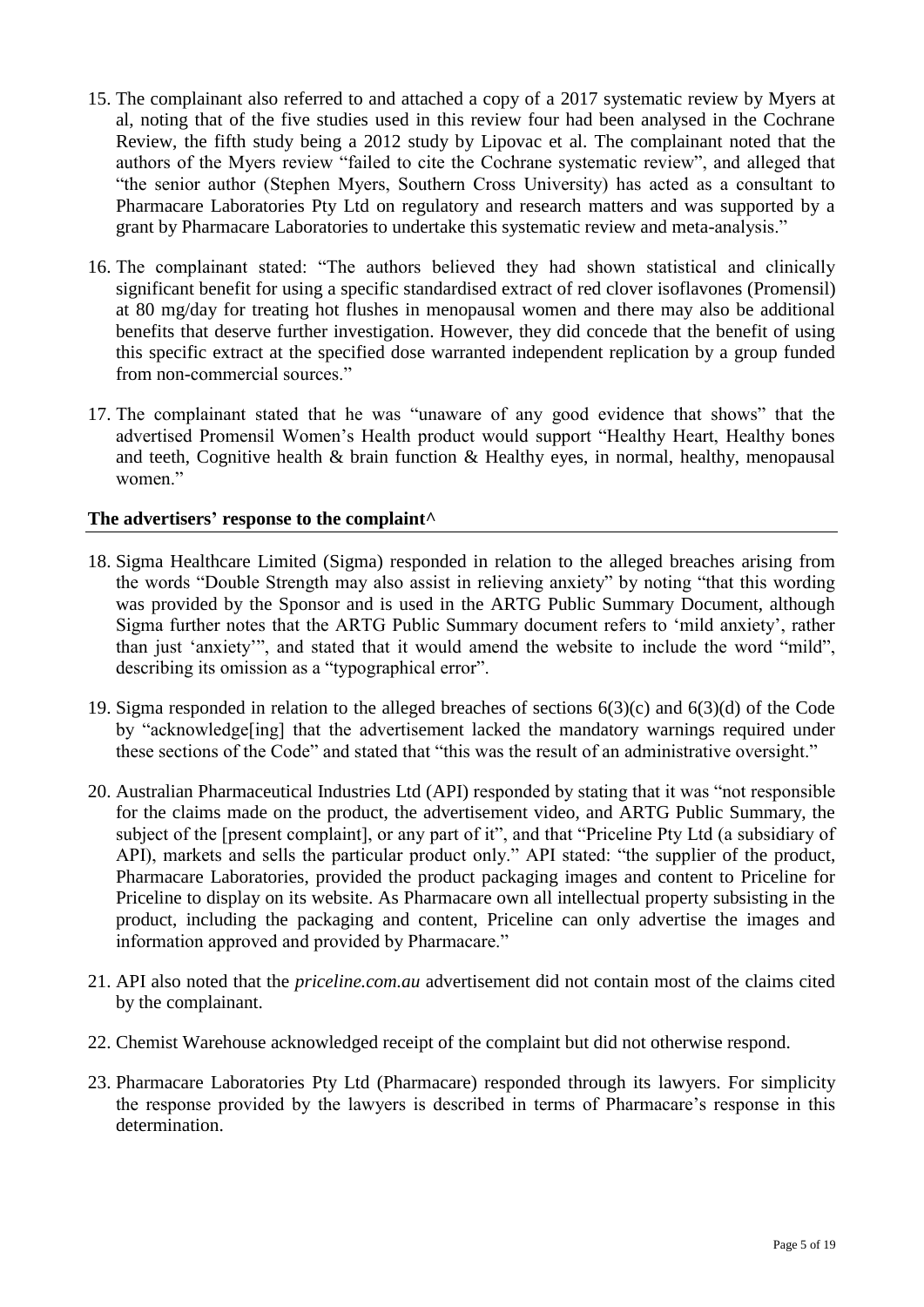- 24. Pharmacare argued that the substance of the complaint had already been dealt with in complaint 2015/09/018 and that the present complaint ought therefore to be treated as withdrawn pursuant to regulation 42ZCAF of the Regulations.
- 25. Pharmacare argued that the words "well researched" were "clearly… a reference to the active ingredient only, not the product as a whole", and listed nine published studies that related to "the use of red clover isoflavones during menopause." Pharmacare stated that of those studies, two involved Promensil and "a number of the studies" involved Menoflavon, which "is owned, marketed and distributed by PharmaCare in selected European countries, formulated to provide support and wellbeing for women during and after menopause." Pharmacare stated that "the Red Clover extract in Menoflavon is the same as that which is used by PharmaCare in Promensil", and provided evidence in support of this statement.
- 26. Pharmacare referred to the Myers study and stated that it had concluded that "'[t]here is evidence for a statistical and clinically significant benefit for using a specific standardised extract of red clover isoflavones (Promensil) at 80 mg/day for treating hot flushes in menopausal women across the 3 studies included in the meta-analysis" and that it supported a view that there was a statistically significant difference between women receiving red clover and those receiving placebo in relation to menopause symptoms.
- 27. In relation to the alleged breach of section 4(4) of the Code because the "same standardized 80mg isoflavone red clover extract" referred to in the advertisements was "not standardised with respect to the various isoflavone constituents and thus are not necessarily comparable", Pharmacare argued that "literature relevant to Menoflavon is able to be relied upon for the purposes of Promensil" as these products contained the same active ingredient.
- 28. Pharmacare also stated that the citation for "reference 1", which the complainant had alleged was incorrectly cited, was in fact correctly cited, and provided a copy of "the relevant article showing the cited reference."
- 29. In relation to the "quantified claims", Pharmacare referred to three studies and stated that they "substantiate[d] the percentage range claims for hot flushes and night sweats", and stated that it "rejects the proposition that the 'pooling' of results breaches the Code, in relation to the hot flush and night sweat claims, as the representations transparently display the range of expected frequency reduction, and the referenced study to which the specific percentage in that range is attributed."
- 30. Pharmacare argued that "the Cochrane review on which the complainant relies was conducted prior to the systematic review conducted by Professor Myers" and that "the complainant appears to have selectively cited [the Cochrane] review and appears to have completely ignored the finding that '[s]ome trials reported a slight reduction in hot flushes and night sweats with phytoestrogen-based treatment.'"
- 31. Pharmacare stated that it had, without admission, removed the *www.youtube.com.au* advertisement.
- 32. In relation to the words "post menopause", Pharmacare stated that it had amended this reference in the *www.promensil.com.au* advertisement so that it used the words "after menopause."
- 33. Pharmacare also provided a range of evidence material in relation to the Promensil Women's Health product generally, and the "post menopause" claim made in relation to it, and noted that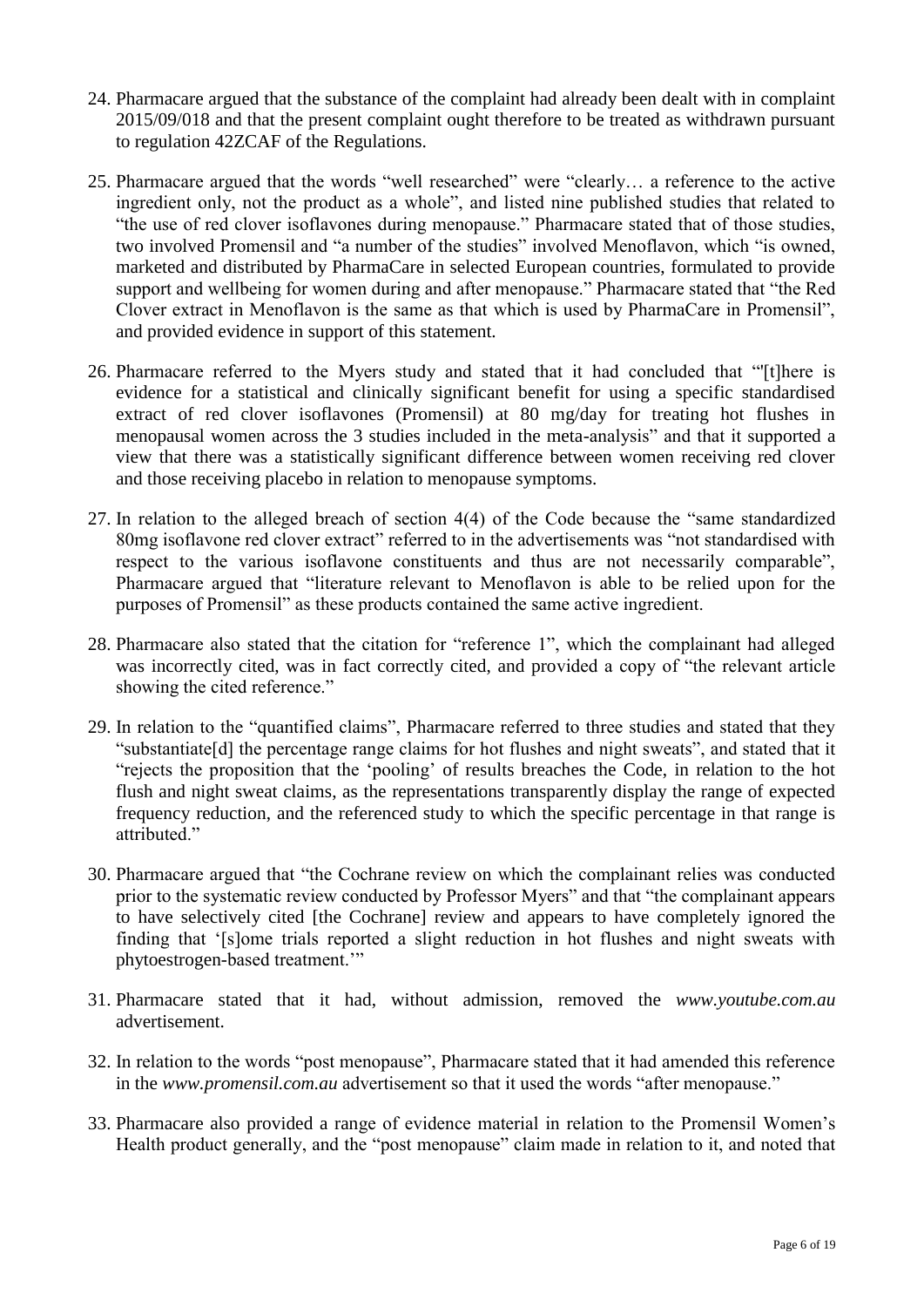the indications on the Register for this product included references to "healthy post menopause" and "for during and after menopause."

- 34. In relation to the claim about relieving anxiety, Pharmacare provided evidence material and stated that it had advised Priceline to amend its website to refer to mild anxiety.
- 35. In relation to the daily dosage, Pharmacare stated that it had altered the wording on the *www.promensil.com.au* website to address the alleged breach of section 4(2)(f) of the Code.
- 36. Pharmacare included in its response a range of evidence material in support of its response. This included published reports of original research, monograph material, and material from a manufacturer supporting a view that the active ingredient in Promensil was the same as the active ingredient in another product, Menoflavin, and other material.

## **Findings of the Panel**

## *prior decision of Panel*

- 37. Pharmacare argued that the present complaint ought to be treated as withdrawn as its substance had already been dealt with in a prior complaint, 2015/09/018, and the Panel's decision in the prior complaint was currently the subject of review within the TGA.
- 38. The Panel did not accept this argument. The prior complaint related to an advertisement for only one of the three products advertised in the present complaint. The subject matter of the prior complaint was confined to:
	- a) the use of the word "natural";
	- b) the absence of the words "always use the label" and "use only as directed";
	- c) possible breaches of section 4(2)(i) of the Code because of the words "backed by 15 years of scientific research on effectiveness and safety" and "Promensil has a good safety profile"; and,
	- d) possible breaches of section 4(4) of the Code because of the words "Promensil is the most extensively studied menopause supplement. Promensil has been used in international scientific research into effects of red clover supplementation during menopause for over 15 years. Studies have shown that Promensil has a good safety profile and may help to maintain good general health during menopause and offer additional support to the usual vitamin and soya blends, namely: contribute to comfortable menopause ... may help maintain healthy bones ... may help maintain a healthy cardiovascular system by maintaining the elasticity of blood vessels and contributing to normal lipid profile."
- 39. The Panel noted that the advertisements cited in the present complaint were not the advertisement cited in the prior complaint, and that:
	- a) the use of the word "natural" was not in issue in the present complaint;
	- b) the absence of mandatory statements such as "always use the label" and "use only as directed" is a matter for consideration in relation to any published advertisement while it is published and must always be considered on a case-by-case basis;
	- c) claims about safety were not in issue in the present complaint;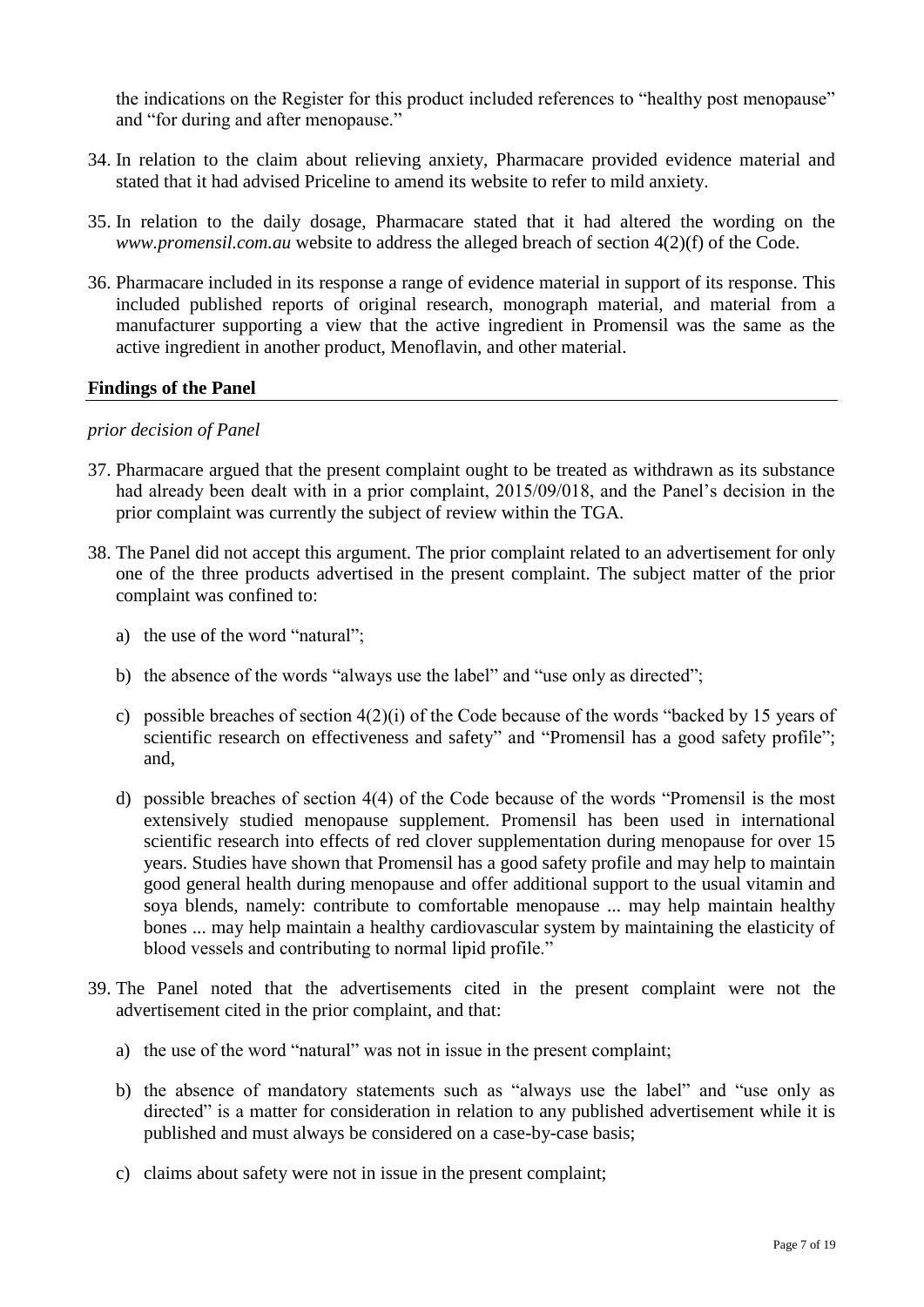- d) the present complaint involved representations about efficacy and research that were, at a minimum, expressed differently and in a different context to those raised in the prior complaint, and in any event different provisions of the Code and Act were alleged to have been breached.
- 40. In particular, the Panel noted that the prior complaint related in part to the words "most extensively studied menopause supplement", while the present complaint related to words such as "well researched".
- 41. The Panel was satisfied that the present complaint should not be treated as withdrawn and should be dealt with in its entirety.

# *responsibility for the advertisements*

- 42. Under regulation 42ZCAA of the Regulations, the person apparently responsible for an advertisement is the person who, based on the particulars of a complaint and the assessment of the Panel, appears to be responsible for requesting the publication of the advertisement.
- 43. Based on the material before it, the Panel was satisfied that:
	- a) Pharmacare Laboratories Pty Ltd was responsible for all of the advertisements;
	- b) Sigma Healthcare Limited was responsible for the advertisement at *www.amcal.com.au*;
	- c) Australian Pharmaceutical Industries Ltd was responsible for the advertisement at *www.priceline.com.au*; and,
	- d) Chemist Warehouse was responsible for the advertisement at *www.chemistwarehouse.com.au*.

# *assessing the claims in the advertisements*

44. Section 1(3) of the Code states that the Code should be interpreted with an emphasis on the object and the principles of the Code, and the total presentation and context of the advertisement. Section 3(2) of the Code states that the conformity of an advertisement with this Code should be assessed in terms of its probable impact upon the reasonable person to whom the advertisement is directed. In assessing the advertisements, the Panel was mindful not only of the particular words cited by the complainant, but of the entire context of each advertisement and its likely impact on a reasonable consumer.

## *the evidence material*

- 45. The complainant referred to a range of evidence material, including material cited in the advertisements, together with a Cochrane Review related to hot flushes in menopause. He argued that there was either no evidence or insufficient evidence to support the claims he highlighted in his complaint.
- 46. Pharmacare provided a range of evidence material in support of its response. This material included published reports on original research, monograph material, and published review material. The evidence in relation to the Promensil and Promensil Double Strength products was distinct from the evidence in relation to the Promensil Women's Health product, as the Women's Health Product contained different ingredients.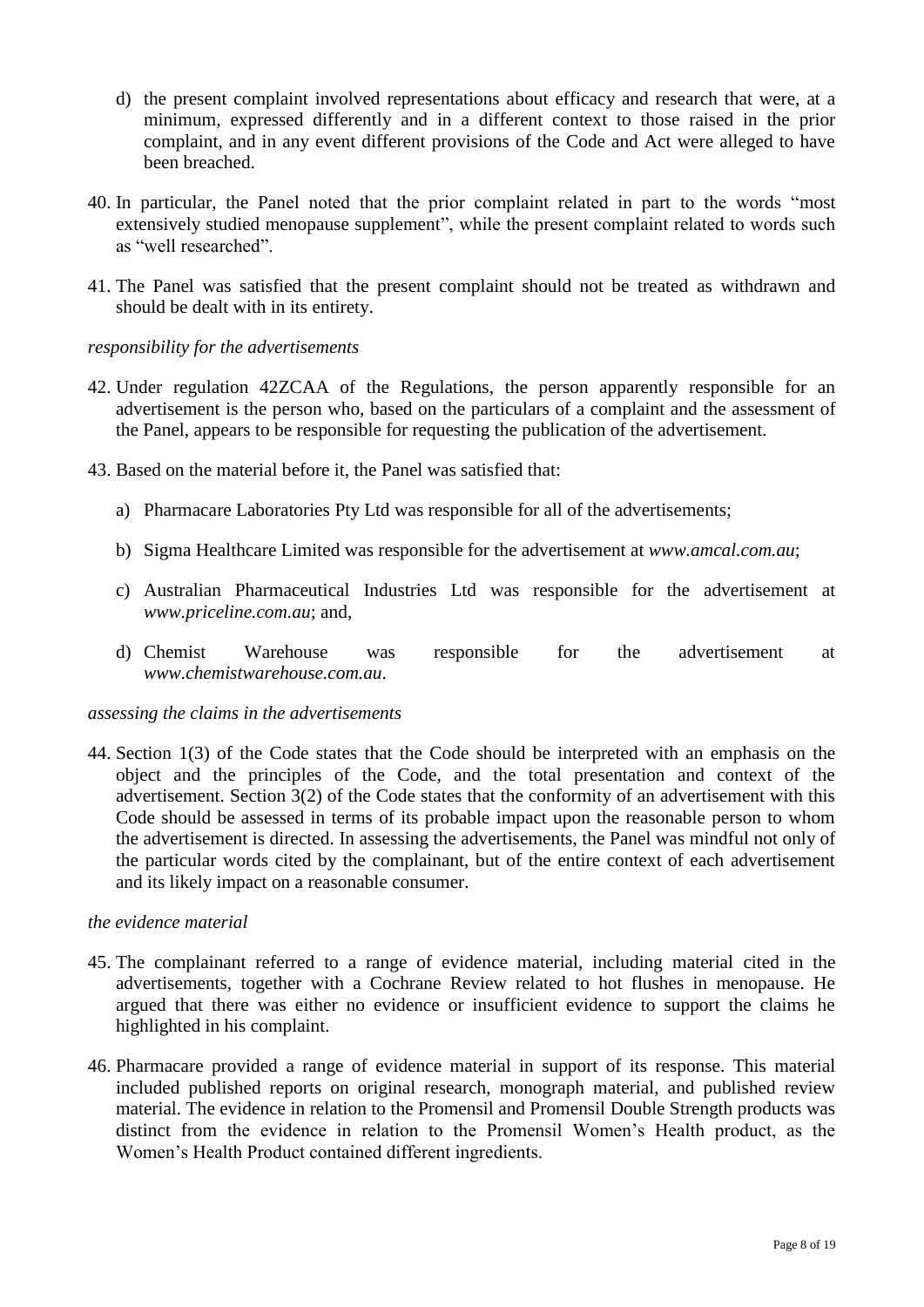- 47. Pharmacare provided nine published reports on original research in relation to the red clover extract active ingredient. The Panel noted, however, that there appeared to be some duplication between these studies, in that:
	- a) Chedraui et al 2006, and Hidalgo 2005 appeared to duplicate the same subject population and the same study site, with the Chedraui paper being a "brief communication" on the effects of red clover extract (MF11RCE) on vaginal cytology, which appeared to be a subset of the reported results of the lengthier Hidalgo paper which reported on menopausal symptoms. In effect, the two papers were two reports arising from a single study;
	- b) Lipovac 2011 (two studies) and 2010 all appeared to involve the same study population of 109 women (after four women were excluded); in effect, the three papers were three reports on a single study, that each reported on different outcomes from the same study population. Only one of the Lipovac studies (2011) reported on vasomotor and menopausal symptoms, with the other two studies reporting on skin and mucosal status, and depressive and anxiety symptoms;
	- c) Imhof (2006) also appeared to involve the same 109 patients as the Lipovac papers (noted above), reporting on endometrium and sex hormones in this group of postmenopausal women; and
	- d) The study of 109 patients (from which the study reports by Lipovac (2010, 2011) and Imhof (2006) were published) was conducted between May 2003 and November 2004, with the four separate studies reporting different study endpoints or outcomes.
- 48. The total body of evidence was therefore significantly smaller, in terms of the number of subjects involved in clinical trials, than it superficially appeared to be. Moreover, while new statistical analysis might (or might not) have been done for the 2010 and 2011 papers, the clinical trial itself for the Imhof/Lipovac papers involved a clinical intervention conducted in 2003-2004. The total body of evidence was therefore also less recent than it initially appeared to be.

# *evidence in relation to hot flushes*

- 49. In relation to hot flushes, the most significant evidence before the Panel was the Myers et al 2017 review, and the 2013 Cochrane Review.
- 50. The Panel noted that the Myers et al 2017 systematic review stated, in its conclusion, that "the benefit of using this specific extract at the specified dose are significant enough to warrant independent replication by a group funded from non-commercial sources." The Panel also noted that this review covered a subset of the material reviewed in the 2013 Cochrane review.
- 51. The conclusion of the Cochrane review in relation to red clover extracts was that "no evidence suggested that red clover extracts had a positive effect on hot flush frequency or severity". This conclusion took into account inconsistent results between studies, noting for example that "findings were inconclusive and could largely be explained by risk of bias" and that "the two larger studies [involving red clover extracts] at low risk of bias found no evidence of benefit with red clover extracts."
- 52. Taking into account the conclusions of both the Myers review and the Cochrane review, and considering the individual studies referred to by Pharmacare, the Panel was satisfied that the totality of evidence before it supported a view that: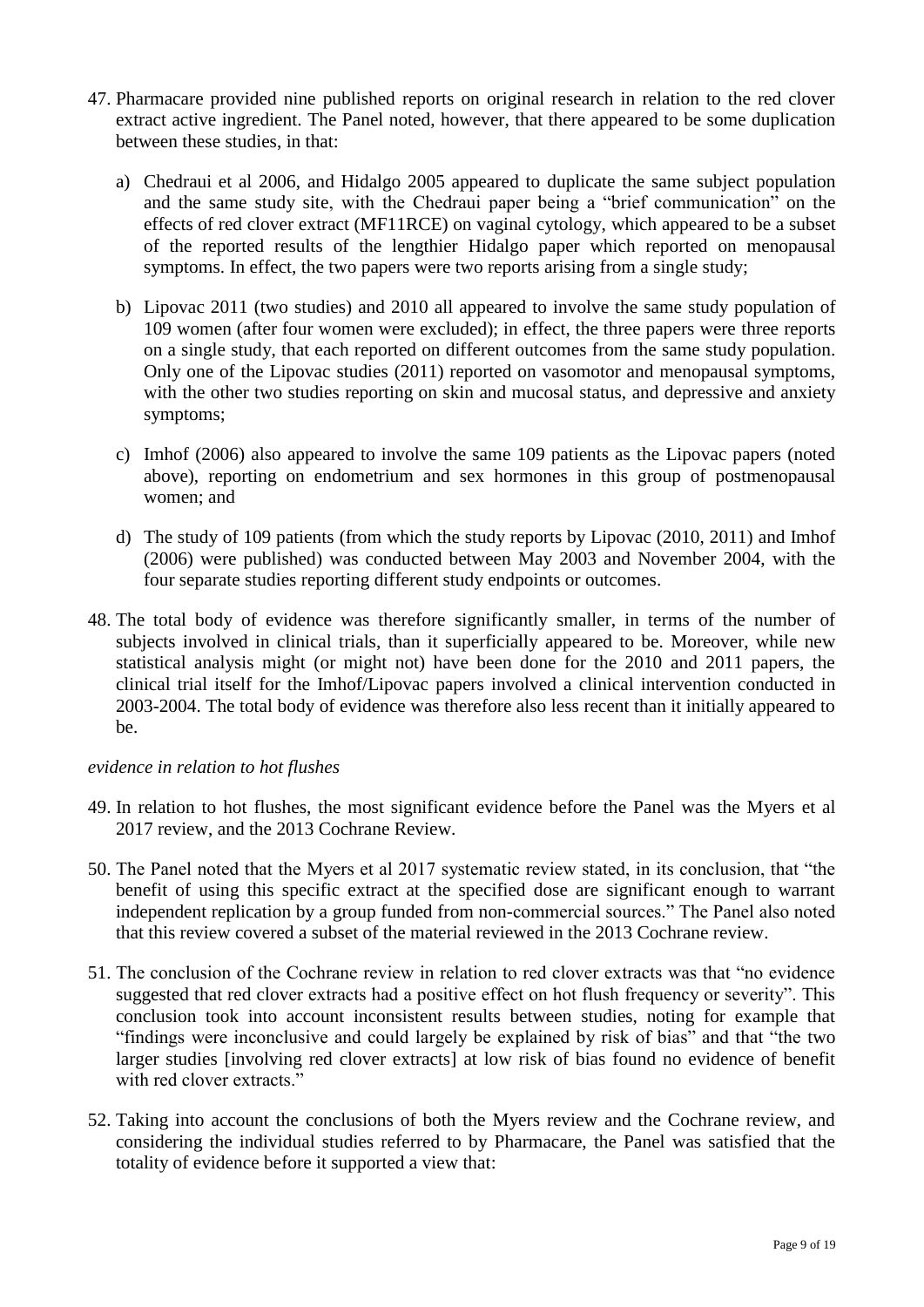- a) there could be some preliminary or suggestive basis for a view that red clover extracts, including the red clover extract used in the advertised Promensil Menopause and Promensil Menopause Double Strength products, could offer benefits in relation to hot flushes during menopause; but,
- b) there was currently no sufficient body of evidence to support claims in advertisements directed to consumers that the advertised Promensil Menopause and Promensil Menopause Double Strength products would have any benefits in relation to hot flushes during menopause.

## *evidence in relation to night sweats*

- 53. The Panel noted that night sweats, like hot flushes, are vasomotor symptoms of menopause. Both the Myers review and the Cochrane Review referred to night sweats, but at times expressed conclusions in relation to hot flushes without any proximate mention of night sweats. It appeared to the Panel that the best view of the evidence in relation to night sweats was that it was essentially the same as the evidence in relation to hot flushes; that is, that:
	- a) there could be some preliminary or suggestive basis for a view that red clover extracts, including the red clover extract used in the advertised Promensil Menopause and Promensil Menopause Double Strength products, could offer benefits in relation to night sweats during menopause; but,
	- b) there was currently no sufficient body of evidence to support claims in advertisements directed to consumers that the advertised Promensil Menopause and Promensil Menopause Double Strength products would have any benefits in relation to night sweats during menopause.

## *evidence in relation to anxiety*

- 54. In relation to anxiety, Pharmacare relied upon two published studies Lipovac 2010 published in *Maturitas*, and Lipovac 2011 published in *Gynecological Endocrinology*. It is to be noted that these two published reports concerned the same clinical trial.
- 55. The Panel was satisfied that, although presented as two reports, a single study was not sufficient to support claims in advertisements directed to consumers about anxiety or mild anxiety.

## *evidence in relation to overall menopausal symptoms*

- 56. Noting its findings in relation to hot flushes, night sweats, and anxiety, the Panel was unable to find any sufficient support in the evidence material for claims in advertisements directed to consumers about overall menopausal symptoms or non-specific references to benefits in relation to menopause or menopause symptoms.
- 57. The Panel was also satisfied that there was no sufficient support in the evidence material for claims in advertisements directed to consumers about "mood swings".

## *evidence and the "well researched" claim*

58. The words "Promensil is a specifically formulated menopause supplement with a natural, standardised isoflavone active ingredient which is well researched, for women wanting natural menopause support" appeared in the advertisement at *www.promensil.com.au*. Their context at *www.promensil.com.au* included references to "selective seed specifically developed, rich in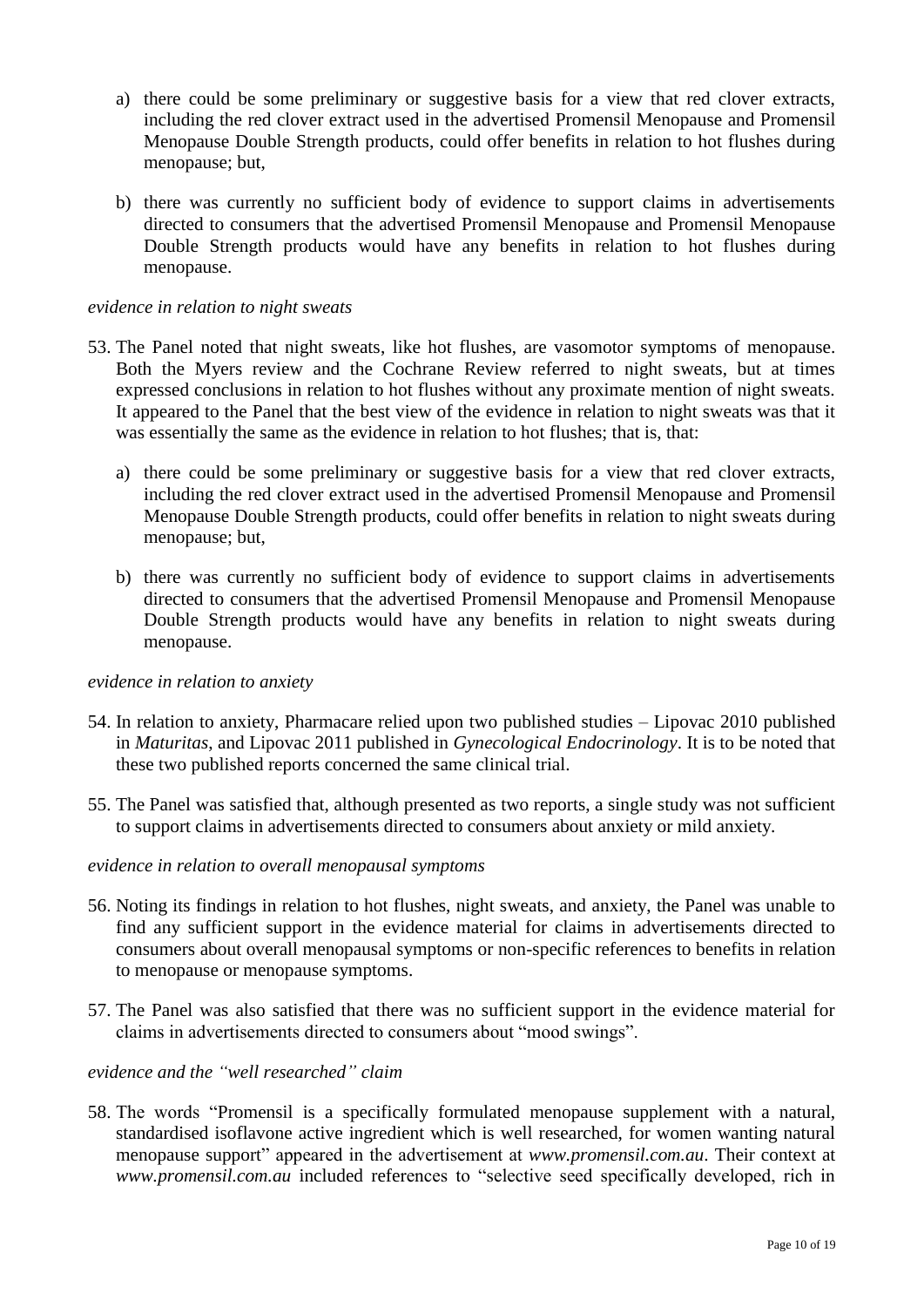phyto-estrogen", "a specialized extraction process to ensure highest possible phytoestrogen content and quality", "clinically trialled dose in Promensil Double Strength", "numerous clinical trials during the development phases to ensure the final product was at the right dose tested on the right population groups", "evidence to support products are well tolerated in healthy women", and "Clinical trials on red clover, the ingredient in Promensil Double Strength showed reductions in the frequency of: hot flushes ranging from 5% to 83%; night sweats ranging from 62.3%t to 71.3%; a reduction in overall menopausal symptoms of 68.7%; plus, may relieve mild anxiety", and a list of references including references to published research results.

- 59. The Panel was satisfied that an ordinary and reasonable consumer viewing the words "well researched", in their context, would take them to convey that:
	- a) the active ingredient in the advertised Promensil Menopause and Promensil Menopause Double Strength products had been the subject of a sufficient body of research to establish with a high level of confidence its effects as a medicine; and,
	- b) that this body of research had established that the active ingredient would have the effects described throughout the advertisement, including benefits in relation to menopause, the stated reduction in the frequency of hot flushes, night sweats, and overall menopause symptoms, and mild anxiety.

# *evidence for claims about the Women's Health product*

- 60. The advertisement at *www.chemistwarehouse.com.au* included claims that the Promensil Women's Health product was for "After menopause" and that it "supports: Healthy heart; Healthy bones  $\&$  teeth; Cognitive health  $\&$  brain function; Healthy eyes".
- 61. The Panel was satisfied that an ordinary and reasonable consumer viewing these claims in their context would conclude that the advertised Promensil Women's Health product offered the stated benefits on some basis that was related to the post-menopausal status of the consumers to whom the advertisement was directed.
- 62. The evidence Pharmacare provided in relation to this product, included some published results of clinical trials, and a range of monograph or textbook material. Pharmacare's submission on this aspect of the complaint did not include any commentary or explanation as to the dosage of each ingredient in the advertised product and its relevance to the claims made in the advertisement.
- 63. It was unclear to the Panel that the evidence material provided in relation to this aspect of the complaint could be regarded as relevant at all. For example, the advertiser included as part of its evidence the AREDS 2 study, a well-known study involving a very specific formulation and age-related macular degeneration. The advertised Promensil Women's Health product was not the AREDS 2 formulation, "supports… healthy eyes" is not a claim about age-related macular degeneration, and post-menopausal women are not the same population as the population in the AREDS 2 study, which was selected on the basis that it was at elevated risk for late age-related macular degeneration due to the presence of large drusen (the presence of which is associated with late AMD) in one or both eyes and in some cases late AMD in one eye.
- 64. In the absence of clear guidance from Pharmacare as to the relevance of the evidence material to the claims about the Promensil Women's Health product, and noting that the evidence appeared on its face to be of limited relevance to either the product or the claims, or both, the Panel was satisfied on the basis of the material before it that there was insufficient evidence to support the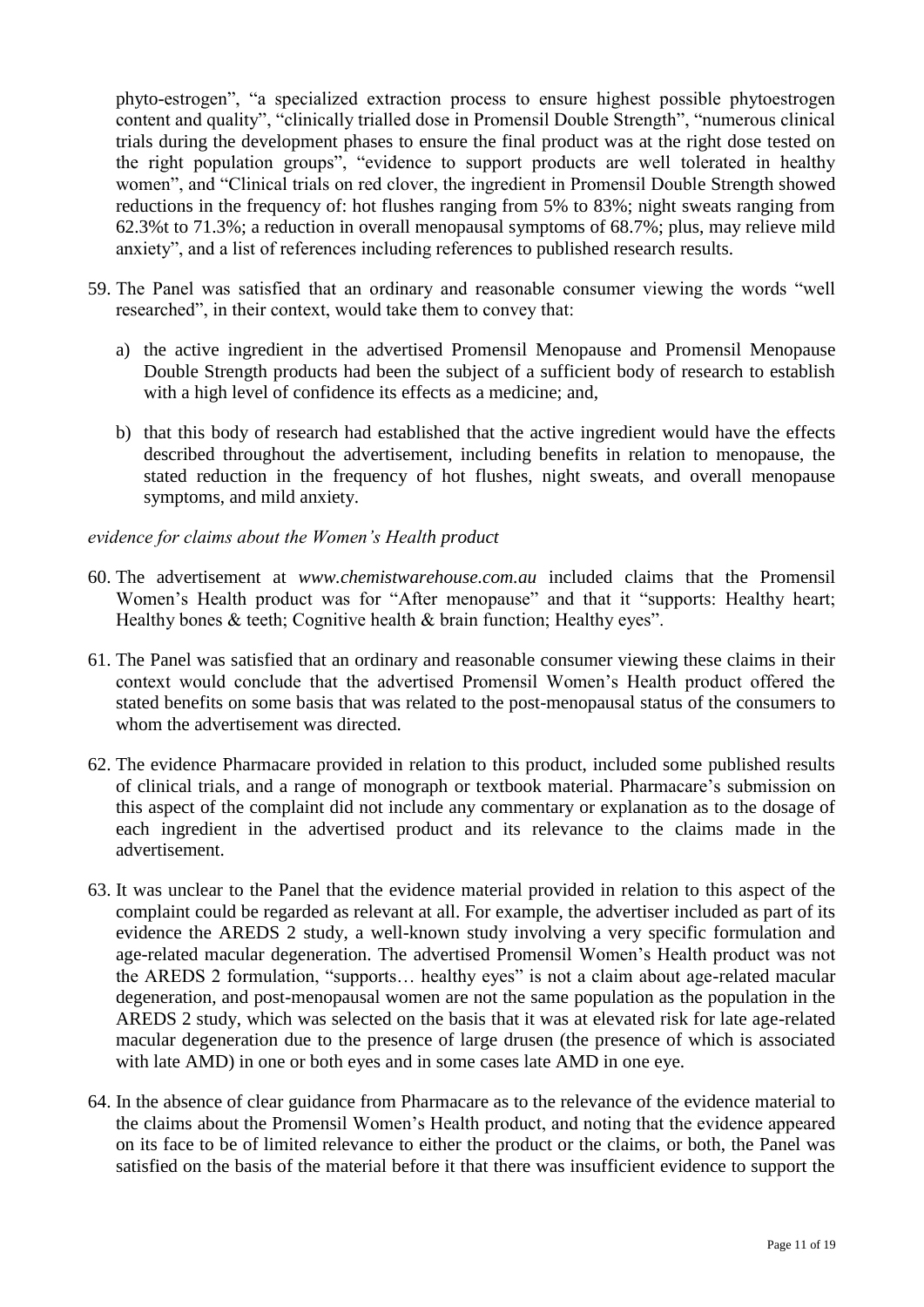claims that the Promensil Women's Health product "supports: Healthy heart; Healthy bones & teeth; Cognitive health & brain function; Healthy eyes".

# *provisions alleged to have been breached*

- 65. Section 22(5) of the Act makes it an offence to advertise therapeutic goods for an indication, where the indication is not an indication accepted in relation to the inclusion of the goods in the Register.
- 66. Section 4(1)(b) of the Code requires that advertisements for therapeutic goods "contain correct and balanced statements only and claims which the sponsor has already verified."
- 67. Section 4(2)(a) of the Code prohibits representations that are "likely to arouse unwarranted and unrealistic expectations of product effectiveness".
- 68. Section 4(2)(c) of the Code prohibits representations that "mislead directly or by implication or through emphasis, comparisons, contrasts or omissions".
- 69. Section 4(2)(f) of the Code prohibits representations that "encourage inappropriate or excessive use" of therapeutic goods.
- 70. Section 4(4) of the Code requires scientific information to be "presented in a manner that is accurate, balanced and not misleading", and requires that publication of scientific research results should "identify the researcher and financial sponsor of the research."
- 71. Advertisements for therapeutic goods are also required in certain circumstances to include the words "always read the label" (section  $6(3)(c)$  of the Code), and the words "use only as directed" and "if symptoms persist see your doctor/healthcare professional" (section 6(3)(d) of the Code).

# *indications not on the Register*

- 72. The complainant alleged that a reference to "post menopause" in the *www.promensil.com.au*  advertisement breached section 22(5) of the Act "as "post-menopause" is not an indication contained on the ARTG." The claim appeared under the heading "About Promensil" and did not appear to be confined to any one of the three advertised products.
- 73. Pharmacare stated that it had amended this reference in the *www.promensil.com.au* advertisement so that it used the words "after menopause."
- 74. The indications on the Register for the Promensil Menopause product did not include reference to post-menopause. The indications on the Register for the Promensil Menopause Double Strength product included reference to "after menopause". The indications on the Register for the Promensil Women's Health product did include reference to post-menopause.
- 75. The Panel was satisfied that the claim "continues to aid and support women's health during and post menopause" was unsupported by any indication on the Register for the Promensil Menopause product, but that it was supported by an indication on the Register for both the Promensil Menopause Double Strength product, and the Promensil Women's Health product.
- 76. The Panel therefore found this aspect of the complaint to be justified in relation to the Promensil Menopause product, but not in relation to the Promensil Menopause Double Strength product or the Promensil Women's Health product.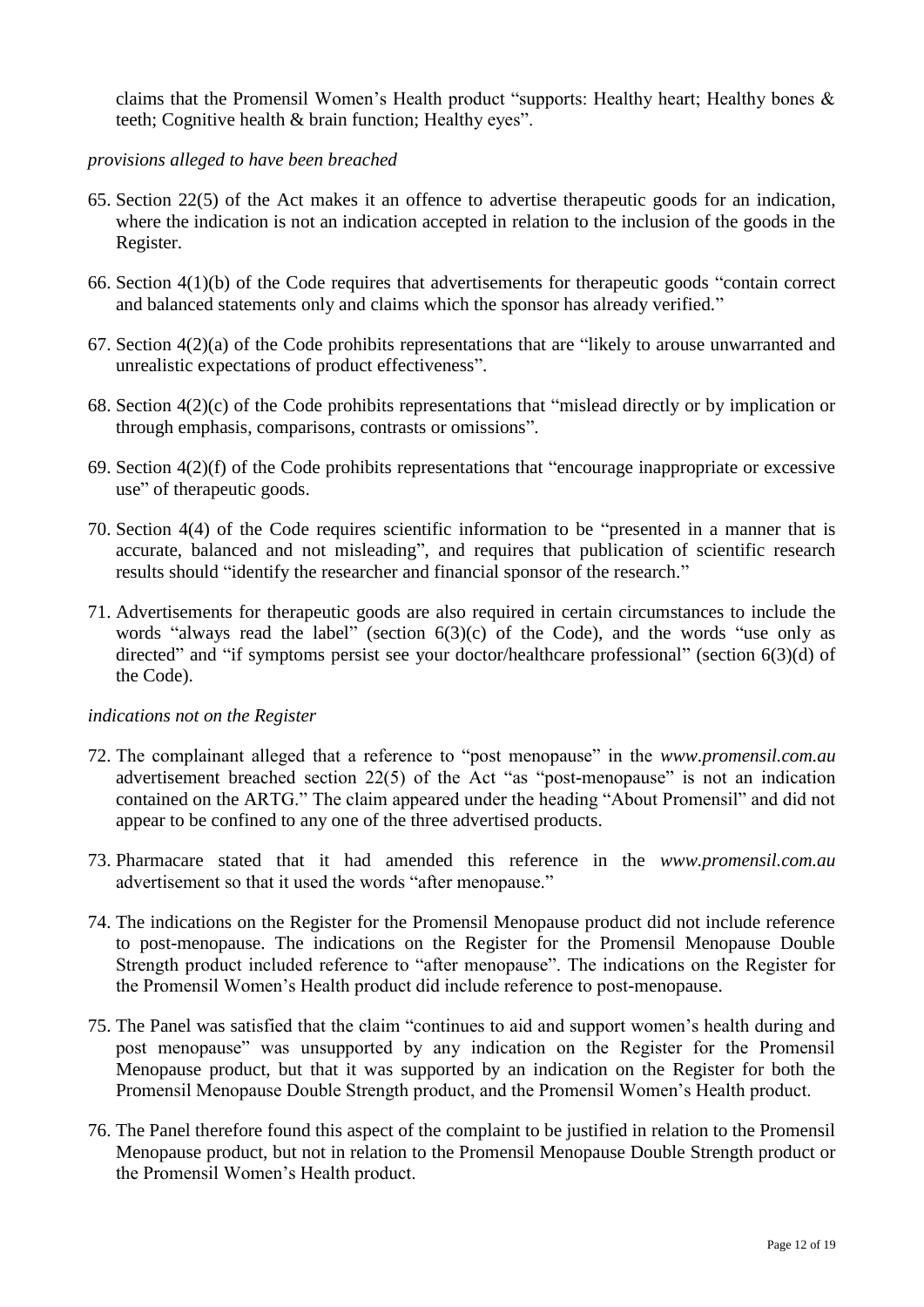# *"well researched"*

- 77. The complainant alleged that the advertisement at *www.promensil.com.au* breached sections  $4(1)(b)$ ,  $4(2)(a)$ ,  $4(2)(c)$  and  $4(2)(f)$  of the Code because of the claim "well researched".
- 78. For the reasons noted above, the Panel was satisfied that the "well researched" claim had not been verified, was not correct and balanced, was likely to arouse unwarranted expectations, and was misleading, in breach of sections  $4(1)(b)$ ,  $4(2)(a)$  and  $4(2)(c)$  of the Code.
- 79. The Panel found, therefore, that these aspects of the complaint were justified.
- 80. However, the Panel did not find that the "well researched" claim breached section 4(2)(f) of the Code by encouraging inappropriate or excessive consumption of the advertised products.
- 81. The Panel found, therefore, that this aspect of the complaint was not justified.

## *comparable extracts*

- 82. The complainant alleged that the advertisement at *www.promensil.com.au* breached section 4(4) of the Code because the "same standardized 80mg isoflavone red clover extract" referred to in the advertisements was "not standardised with respect to the various isoflavone constituents and thus are not necessarily comparable."
- 83. In response, Pharmacare argued that "literature relevant to Menoflavon is able to be relied upon for the purposes of Promensil."
- 84. On the basis of the material before it, it appeared to the Panel that there were studies that involved either Promensil or Menoflavon, and that each of these studies would be relevant to both products. While the Panel did not find the body of evidence as a whole satisfactory (see above), the Panel did not find the reference to the "same standardized 80mg isoflavone red clover extract" itself to breach section 4(4) of the Code.
- 85. The Panel found, therefore, that this aspect of the complaint was not justified.

# *the quantified claims*

- 86. The complainant alleged that the advertisement at *www.promensil.com.au* breached sections  $4(1)(b)$ ,  $4(2)(a)$ ,  $4(2)(c)$ ,  $4(2)(f)$  and  $4(4)$  of the Code because the references to results such as "clinical trials… on red clover, the ingredient in Promensil Double Strength, showed reductions in the frequency of: Hot flushes ranging from 5% to 83%; Night sweats ranging from 62.3% to 71.3%; A reduction in overall menopausal symptoms of 68.7%; Plus, may relieve mild anxiety."
- 87. The complainant also alleged that the advertisements at *www.youtube.com* breached sections  $4(1)(b)$ ,  $4(2)(a)$ ,  $4(2)(c)$ ,  $4(2)(f)$  and  $4(4)$  of the Code for the same reasons.
- 88. The complainant argued that these claims "pool[ed] results from different trials" and that in any event the listed references neither fully supported the claims nor represented the full body of relevant evidence.
- 89. As noted above, the Panel was satisfied that the evidence material before it was not capable of supporting the claims about product benefits cited by the complainant.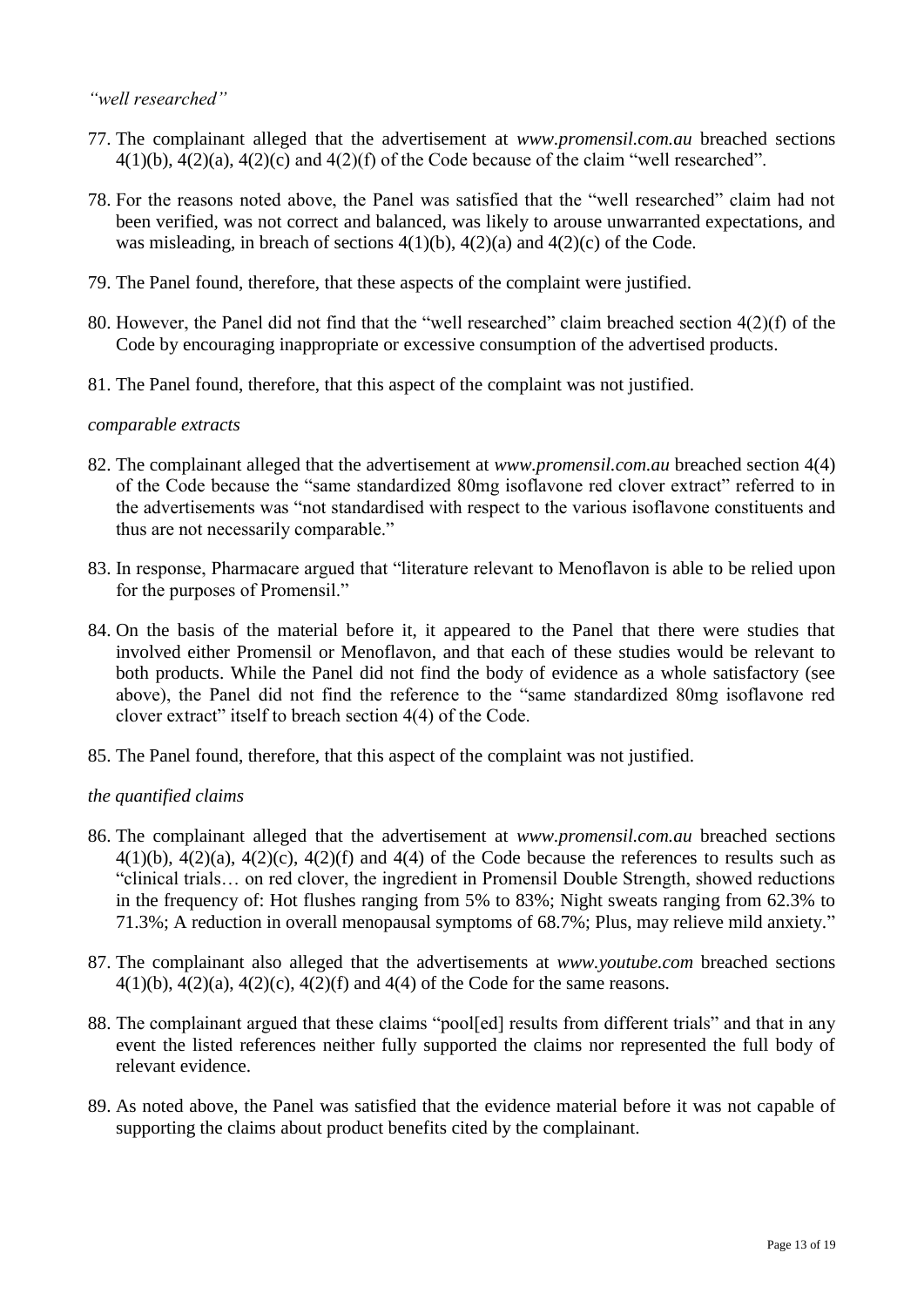- 90. Moreover, the Panel agreed with the complainant that the "pooling" of results from different studies (as when representing research results in a form such as "reductions in the frequency of … hot flushes ranging from 5% to 83%") was misleading as it implied that consumers using the product could expect a reduction of between 5 and 83 percent, when in fact the figures of 5 percent and 83 percent were simply inconsistent study results which ought to prompt further investigation and could not be taken to indicate that this range of results could be expected.
- 91. The Panel was therefore satisfied that these "quantified" claims had not been verified, were not correct and balanced, were likely to arouse unwarranted expectations, and were misleading, in breach of sections  $4(1)(b)$ ,  $4(2)(a)$ ,  $4(2)(c)$  and  $4(4)$  of the Code.
- 92. The Panel found, therefore, that these aspects of the complaint were justified.
- 93. However, the Panel did not find that these claims breached section 4(2)(f) of the Code by encouraging inappropriate or excessive consumption of the advertised products.
- 94. The Panel found, therefore, that this aspect of the complaint was not justified.

*"estrogen levels decline during and post menopause. Promensil's unique ingredient, rich in natural phytoestrogens continues to aid and support women's health during and post menopause"*

- 95. The complainant alleged that the advertisement at *www.promensil.com.au* breached sections 4(1)(b), 4(2)(a), 4(2)(c) and 4(2)(f) of the Code because of the claims "estrogen levels decline during and post menopause. Promensil's unique ingredient, rich in natural phytoestrogens continues to aid and support women's health during and post menopause".
- 96. The Panel was satisfied that, because of its findings in relation to evidence noted above, the claim that "Promensil's unique ingredient, rich in natural phytoestrogens continues to aid and support women's health during and post menopause" was not supported by adequate persuasive evidence, the claim had not been verified, was not correct and balanced, was likely to arouse unwarranted expectations, and was misleading, in breach of sections  $4(1)(b)$ ,  $4(2)(a)$  and  $4(2)(c)$ of the Code.
- 97. The Panel found, therefore, that these aspects of the complaint were justified.
- 98. However, the Panel did not find that this claim breached section 4(2)(f) of the Code by encouraging inappropriate or excessive consumption of the advertised products.
- 99. The Panel found, therefore, that this aspect of the complaint was not justified.
- 100. The Panel also noted without making any formal finding that the reference to "estrogen levels declin[ing] during and post menopause", coupled with the reference to "natural phytoestrogens [that] continue[] to aid and support women's health during and post menopause" appeared to imply that phytoestrogens in the Promensil products could act as replacements for declining natural estrogen.

*"relieves the symptoms of menopause such as hot flushes, mood swings, anxiety and night sweats"*

101. The complainant alleged that the advertisement at *www.priceline.com.au* breached sections 4(1)(b), 4(2)(a), 4(2)(c) and 4(2)(f) of the Code because of the claim "relieves the symptoms of menopause such as hot flushes, mood swings, anxiety and night sweats".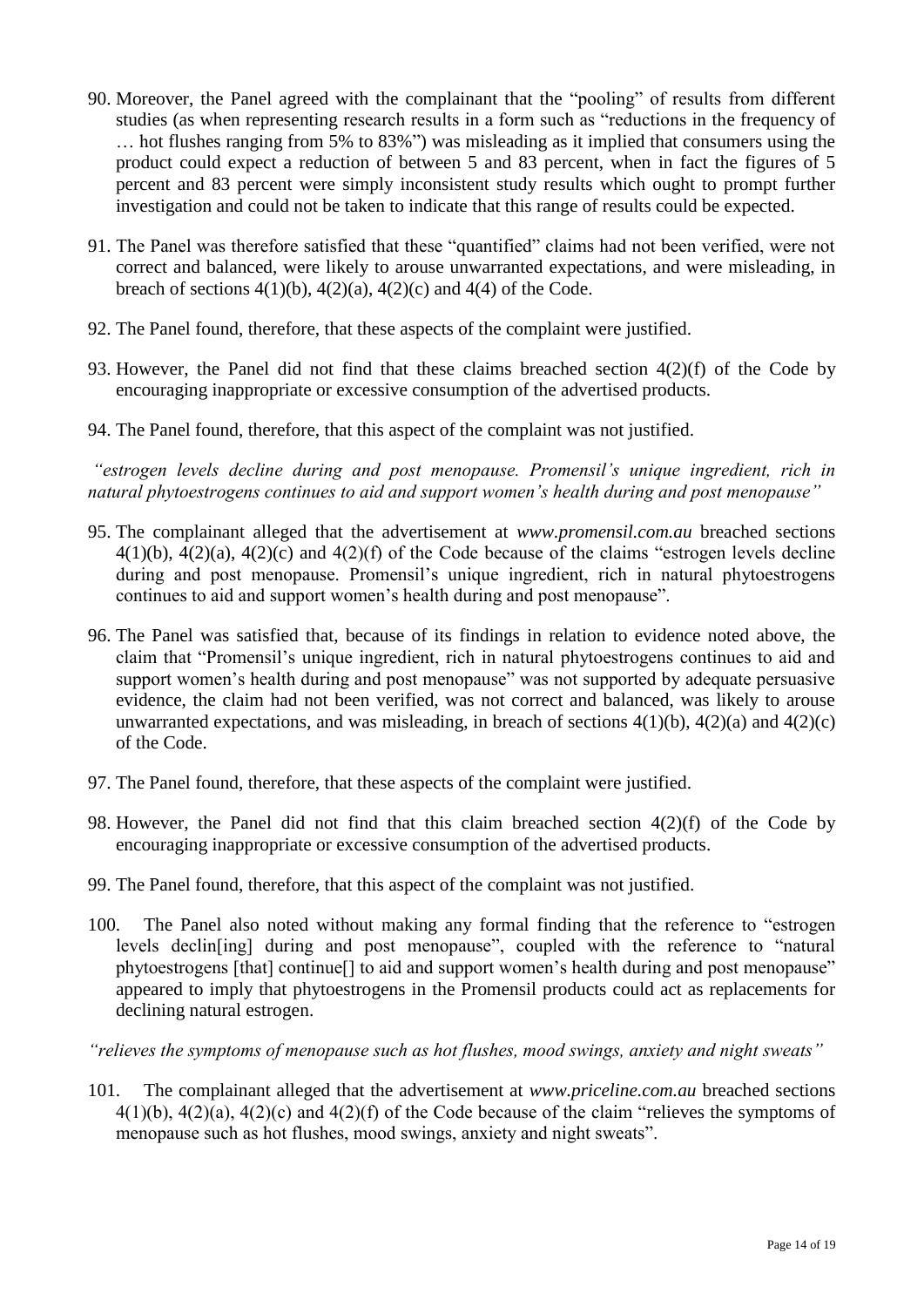- 102. The Panel's view of the evidence in relation to these claims was, as noted above, that it was insufficient to support the use of the claims in advertisements directed to consumers.
- 103. The Panel was therefore satisfied that these claims had not been verified, were not correct and balanced, were likely to arouse unwarranted expectations, and were misleading, in breach of sections  $4(1)(b)$ ,  $4(2)(a)$  and  $4(2)(c)$  of the Code.
- 104. The Panel found, therefore, that these aspects of the complaint were justified.
- 105. However, the Panel did not find that these claims breached section 4(2)(f) of the Code by encouraging inappropriate or excessive consumption of the advertised products.
- 106. The Panel found, therefore, that this aspect of the complaint was not justified.

*"Double Strength may also assist in relieving anxiety"*

- 107. The complainant alleged that the advertisement at *www.amcal.com.au* breached sections 4(1)(b), 4(2)(a), 4(2)(c) and 4(2)(f) of the Code because of the claims "Double Strength may also assist in relieving anxiety".
- 108. The Panel's view of the evidence in relation to this claim was, as noted above, that it was insufficient to support the use of the claim in advertisements directed to consumers.
- 109. The Panel was therefore satisfied that the claim had not been verified, was not correct and balanced, was likely to arouse unwarranted expectations, and were misleading, in breach of sections  $4(1)(b)$ ,  $4(2)(a)$  and  $4(2)(c)$  of the Code.
- 110. The Panel found, therefore, that these aspects of the complaint were justified.
- 111. The Panel also found that this claim breached section  $4(2)(f)$  of the Code by encouraging inappropriate or excessive consumption of the advertised products, noting that the advertised products were inappropriate as treatments for anxiety.
- 112. The Panel found, therefore, that this aspect of the complaint was justified.

*"helps relieve: moderate menopause symptoms (hot flushes, night sweats and mild anxiety)" and "supports: Healthy heart; Healthy bones & teeth; Cognitive health & brain function; Healthy eyes"*

- 113. The complainant alleged that the advertisement at *www.chemistwarehouse.com.au* breached sections  $4(1)(b)$ ,  $4(2)(a)$ ,  $4(2)(c)$  and  $4(2)(f)$  of the Code because of the claims "Helps relieve: Moderate menopause symptoms (hot flushes, night sweats and mild anxiety)" and "Supports: Healthy heart; Healthy bones & teeth; Cognitive health & brain function; Healthy eyes".
- 114. The Panel's view of the evidence in relation to these claims was, as noted above, that it was insufficient to support the use of the claims in advertisements directed to consumers.
- 115. The Panel was therefore satisfied that these claims had not been verified, were not correct and balanced, were likely to arouse unwarranted expectations, and were misleading, in breach of sections  $4(1)(b)$ ,  $4(2)(a)$  and  $4(2)(c)$  of the Code.
- 116. The Panel found, therefore, that these aspects of the complaint were justified.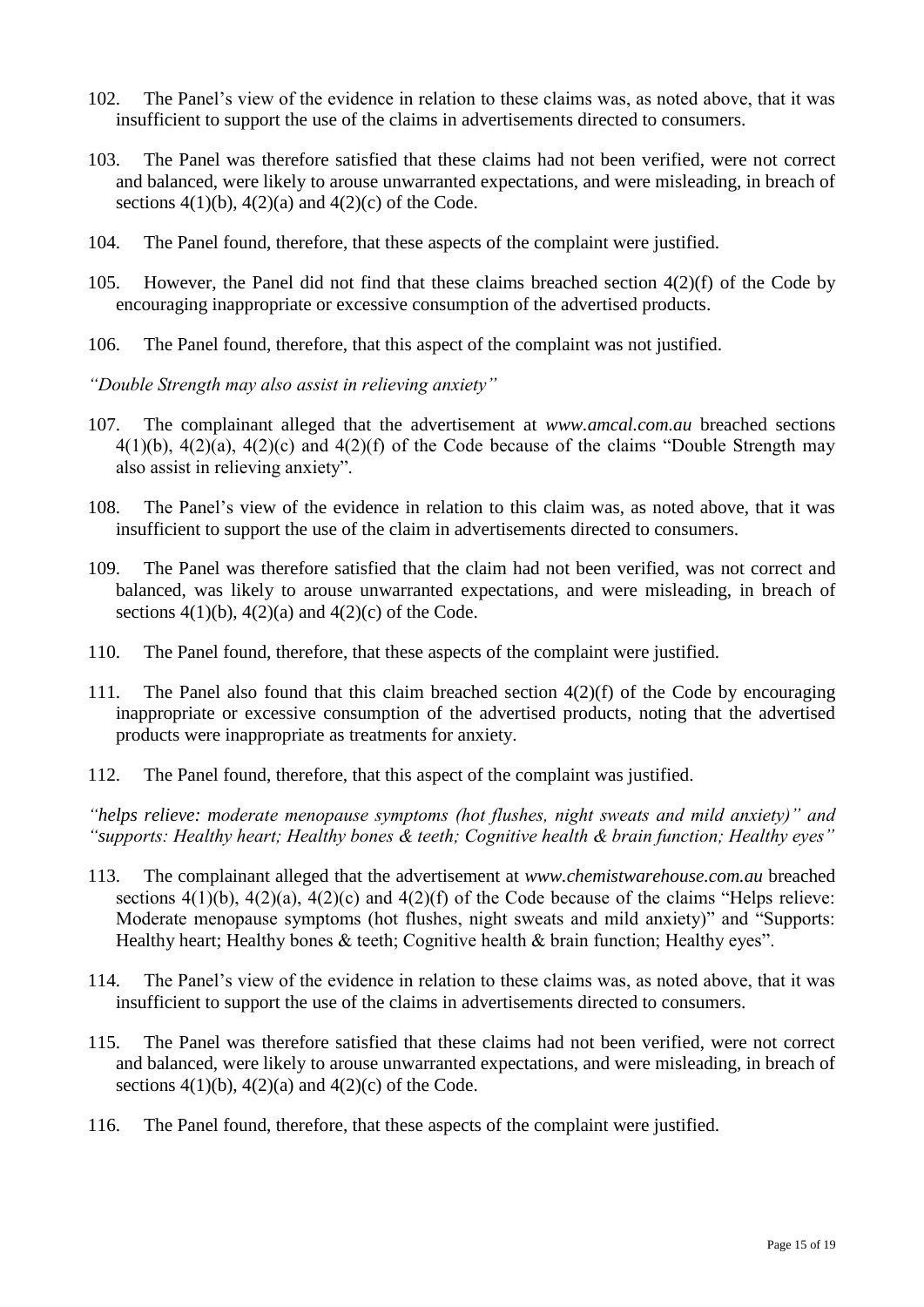- 117. However, the Panel did not find that these claims breached section 4(2)(f) of the Code by encouraging inappropriate or excessive consumption of the advertised products.
- 118. The Panel found, therefore, that this aspect of the complaint was not justified.

*"thereafter take Promensil daily to maintain benefits"*

- 119. The complainant alleged that the advertisement at *www.promensil.com.au* breached section 4(2)(f) of the Code because of the claim "thereafter, take Promensil daily to maintain benefits".
- 120. The Panel noted that this claim was likely to cause consumers to believe that the advertised products should be taken indefinitely or on a very long term basis. There was no material before the Panel to support a view that the advertised products should be taken indefinitely or on a very long term basis.
- 121. The Panel therefore found that this claim breached section  $4(2)(f)$  of the Code by encouraging inappropriate or excessive consumption of the advertised products.
- 122. The Panel found, therefore, that this aspect of the complaint was justified.

## *mandatory statements*

- 123. The complainant alleged that the advertisements at *www.youtube.com* breached sections  $6(3)(c)$  and  $6(3)(d)$  of the Code because mandatory warning statements were "too brief and illegible".
- 124. While the Panel found the text for warning statements to be somewhat small, it was shown for a reasonable period of time, and the Panel did not on balance find these aspects of the complaint to be justified.

## **Sanctions**

- 125. The Panel requests Pharmacare Laboratories Pty Ltd, Sigma Healthcare Limited, Australian Pharmaceutical Industries Ltd and Chemist Warehouse, in accordance with subregulation 42ZCAI(1) of the *Therapeutic Goods Regulations 1990*:
	- a) to withdraw their respective advertisements from further publication;
	- b) to withdraw any representations that:
		- i) the red clover extract ingredient in the advertised Promensil products has been the subject of a sufficient body of research to establish with a high level of confidence its effects as a medicine, and that this body of research had established that the active ingredient would have the effects described throughout the advertisement, including benefits in relation to menopause, the stated reduction in the frequency of hot flushes, night sweats, and overall menopause symptoms, and mild anxiety, including through the use of words such as "well researched";
		- ii) the Promensil Menopause product is indicated for use after or post menopause;
		- iii) the red clover extract ingredient in the advertised Promensil products can offer benefits in reducing the frequency of hot flushes, night sweats, or overall menopause symptoms, including reductions at particular specified levels;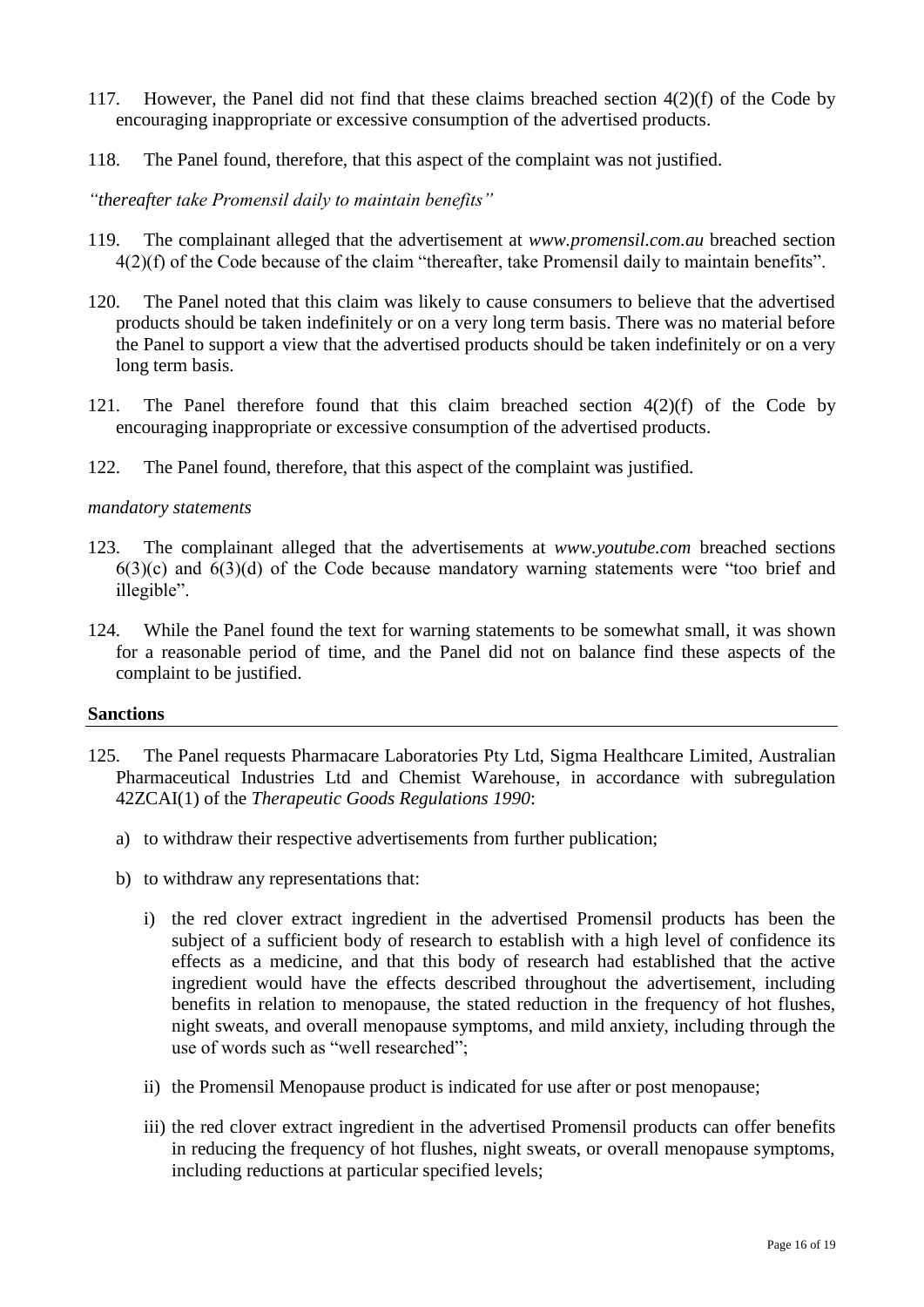- iv) the red clover extract ingredient in the advertised Promensil products can offer benefits in relation to anxiety, mild anxiety, or mood swings;
- v) the red clover extract ingredient in the advertised Promensil products can aid or support women's health during or after (or "post") menopause;
- vi) the Promensil Women's Health product can offer benefits in relation to a healthy heart, bones and teeth, cognitive health, brain function, or the health of the eyes; or,
- vii) the advertised products should be taken daily on an indefinite or long-term basis;
- c) to give a written undertaking not to use the representations in (b) above in any other advertisement\*;
- d) where the representation has been provided to other parties such as retailers or website publishers, and where there is a reasonable likelihood that the representation has been published or is intended to be published by such parties, to advise those parties that the representation(s) should be withdrawn; and,
- e) within 14 days of being notified of this request, to provide evidence to the Panel of its compliance, including a response in writing that they will comply with the Panel's sanctions, and where appropriate, supporting material such as copies of instructions to advertising agents or publishers, or correspondence with retailers and other third party advertisers.
- 126. The advertiser's attention is drawn to the provisions of sub-regulations 42ZCAI(3) and (4) which permit the Panel to make recommendations to the Secretary in the event of noncompliance with this request.

Dated 18 May 2018

For the Panel

 $d$ 

Allan Asher Chairman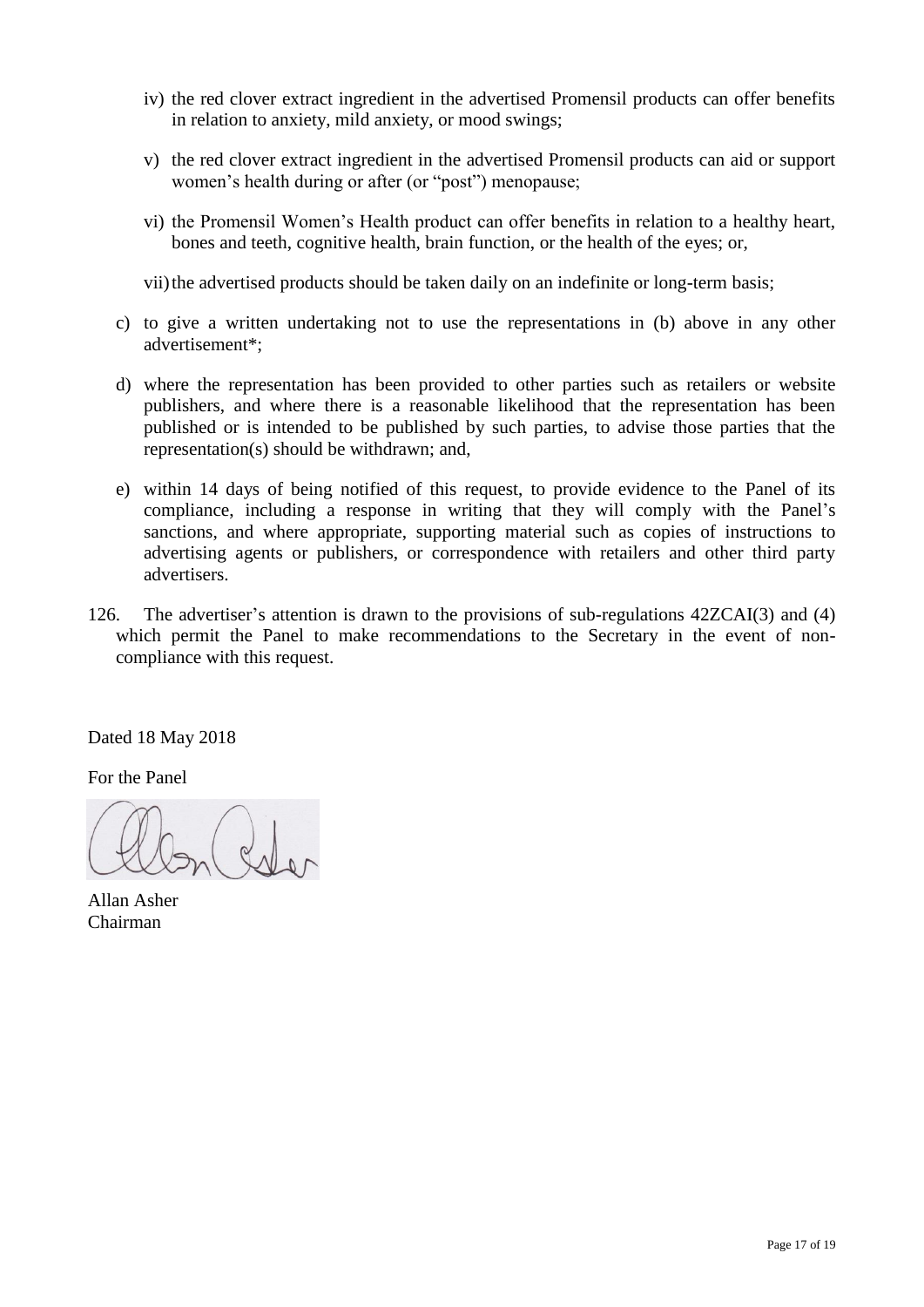In this determination, unless otherwise specified:

- a) "the Act" means the Therapeutic Goods Act 1989;
- b) "the Regulations" means the Therapeutic Goods Regulations 1990;
- c) "the Code" means the Therapeutic Goods Advertising Code;
- d) "the Register" means the Australian Register of Therapeutic Goods;
- e) "any other advertisement" appearing in sub-regulation  $42ZCA1(1)(d)$  is not confined to advertisements in specified or broadcast media (in relation to which complaints may be made to the Panel under Regulation 42ZCAB). It should be noted that HTML metatags and other information which can be retrieved by internet search engines, whether or not it is ordinarily viewed directly by consumers, constitutes advertisement material.

*^Readers of the determination should note that the sections "complaint summary", "the advertisement(s)", "the complaint", and "[a party]'s response to the complaint", are summaries that are intended to aid readers of this document. In reaching its decision, the Panel considered all of the material before it, including material that may not be mentioned specifically in the summaries. The summaries do not form part of the Panel's reasoning.* 

*\*Under regulation 42ZCAI of the Regulations, the Panel may request that a representation not be used in any other advertisement unless the advertiser satisfies the Panel that the use of the representation would not result in a contravention of the Therapeutic Goods Act 1989, the Therapeutic Goods Regulations 1990 or the Therapeutic Goods Advertising Code. Under the Panel's procedures, the Panel will not ordinarily give additional consideration to such a matter unless significant new material that was not available at the time of the Panel's determination has become available, or until at least 12 months have passed since the Panel's request was made.*